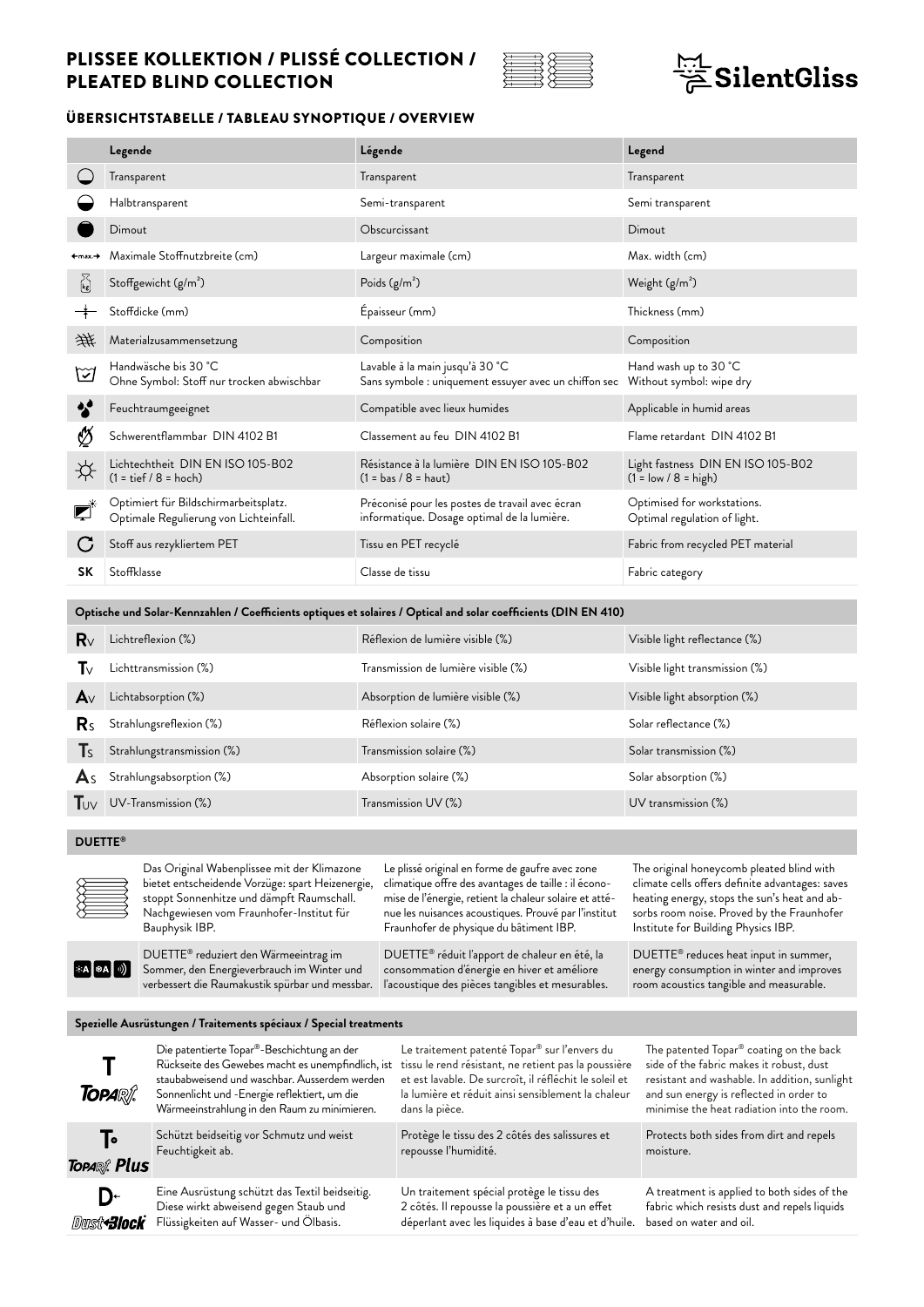

# $\frac{\frac{1.71}{1.7}}{\cancel{\text{P}}}$ SilentGliss

| Nr<br>nº<br>No | Name<br>Nom<br>Name                               | 垪               | $Tex^*$                | Oeko- ←max.→<br>cm | $\vec{k}$<br>g/m <sup>2</sup> | mm   |                         |  | K ├D ⊠ ♥ ○ ● ◎ ☆ぼ C |   |  |                          |                   |                          |                          |                         |          |                |                |     | Optische und Solar-Kennzahlen<br>Coefficients optiques et solaires<br>Optical and solar coefficients<br>$R_V$ Tv $A_V$ Rs Ts $A_S$ Tuv |      |
|----------------|---------------------------------------------------|-----------------|------------------------|--------------------|-------------------------------|------|-------------------------|--|---------------------|---|--|--------------------------|-------------------|--------------------------|--------------------------|-------------------------|----------|----------------|----------------|-----|----------------------------------------------------------------------------------------------------------------------------------------|------|
| 10001          | Forecast TCS Dustblock® FR                        | 100% Trevira CS | $\bullet$              | 295                | 100                           | 0,26 | 2                       |  |                     |   |  |                          | 6                 |                          |                          | 40                      | 56       | $\overline{4}$ | 39 56          |     | 5 50                                                                                                                                   |      |
|                | 10002 Forecast TCS Dustblock® FR                  | 100% Trevira CS | $\bullet$              | 295                | 100                           | 0,26 | 2                       |  |                     |   |  |                          | 5                 |                          | $\overline{\phantom{a}}$ |                         |          |                | 34 52 14 36 54 |     | 10 46                                                                                                                                  |      |
|                | 10003 Forecast TCS Dustblock® FR                  | 100% Trevira CS | $\bullet$              | 295                | 100                           | 0,26 | 2                       |  |                     |   |  |                          | $4-5$             |                          |                          | 7                       | 32 61    |                | 22 45          |     | 33 34                                                                                                                                  |      |
|                | 10004 Forecast TCS Dustblock <sup>®</sup> FR      | 100% Trevira CS | $\bullet$              | 295                | 100                           | 0,26 | 2                       |  |                     |   |  |                          | 5                 |                          |                          |                         |          |                | 34 54 12 36 56 |     | 8 48                                                                                                                                   |      |
| 10005          | Forecast TCS Dustblock <sup>®</sup> FR            | 100% Trevira CS | $\bullet$              | 295                | 100                           | 0,26 | 2                       |  |                     |   |  |                          | 5                 |                          | $\overline{a}$           |                         |          |                | 33 56 11 35 58 |     | 7 50                                                                                                                                   |      |
|                | 10006 Forecast TCS Dustblock® FR                  | 100% Trevira CS | $\bullet$              | 295                | 100                           | 0,26 | 2                       |  |                     |   |  |                          | 4                 |                          | $\overline{\phantom{0}}$ |                         |          |                |                |     | 7 32 61 22 45 33 34                                                                                                                    |      |
|                | 10007 Forecast TCS Dustblock® FR                  | 100% Trevira CS | $\bullet$              | 295                | 100                           | 0,26 | 2                       |  |                     |   |  |                          | 5                 |                          |                          | 4                       |          |                |                |     | 27 69 20 42 38 31                                                                                                                      |      |
|                | 10008 Horizon                                     | 100% Polyester  | $\bullet$              | 230                | 76                            | 0,17 | 2                       |  |                     |   |  |                          | 6                 |                          | $\overline{\phantom{0}}$ | 45 55                   |          |                | $0 \t43 \t56$  |     | 1 41                                                                                                                                   |      |
| 10009          | Horizon                                           | 100% Polyester  | $\bullet$              | 230                | 76                            | 0,17 | 2                       |  |                     |   |  |                          |                   |                          |                          | 44                      | 56       | $\circ$        | 42 57          |     | 1                                                                                                                                      | -39  |
| 10010          | Horizon                                           | 100% Polyester  | $\bullet$              | 230                | 76                            | 0,17 | 2                       |  |                     |   |  |                          | 6                 |                          |                          |                         | 36 53 11 |                | 37 54          |     | 9                                                                                                                                      | - 39 |
| 10011          | Horizon                                           | 100% Polyester  | $\bullet$              | 230                | 76                            | 0,17 | 2                       |  |                     |   |  |                          | 6                 |                          | $\overline{\phantom{0}}$ | 41                      | 54       | 5              | 40 54          |     | 6                                                                                                                                      | - 38 |
| 10012          | Horizon                                           | 100% Polyester  | $\bullet$              | 230                | 76                            | 0,17 | 2                       |  |                     |   |  |                          | 6                 |                          |                          |                         |          |                | 32 51 17 34 54 |     | 12 39                                                                                                                                  |      |
| 10013          | Horizon                                           | 100% Polyester  | $\bullet$              | 230                | 76                            | 0,17 | 2                       |  |                     |   |  |                          | 6                 |                          |                          |                         |          |                |                |     | 19 38 43 28 47 25 33                                                                                                                   |      |
| 10014          | Horizon                                           | 100% Polyester  | $\bullet$              | 230                | 76                            | 0,17 | 2                       |  |                     |   |  |                          | 6                 |                          |                          | 7                       |          |                |                |     | 23 70 22 39 39 20                                                                                                                      |      |
| 10015          | Lumina Sheer Dreamer                              | 100% Polyester  | $\bullet$              | 230                | 119                           | 0,34 | 3                       |  |                     |   |  |                          |                   |                          |                          | 45                      | -53      | 2              | 44 52          |     | 4                                                                                                                                      | -40  |
| 10016          | Dustblock <sup>®</sup><br>Lumina Sheer Dreamer    | 100% Polyester  | $\bullet$              | 230                | 119                           | 0,34 | 3                       |  |                     |   |  |                          | 6                 |                          |                          |                         |          |                | 45 53 2 44 52  |     | 4 40                                                                                                                                   |      |
| 10017          | Dustblock <sup>®</sup><br>Lumina Sheer Dreamer    | 100% Polyester  | $\bullet$              | 230                | 119                           | 0,34 | 3                       |  |                     |   |  |                          | 6                 |                          |                          | 45                      | 53       | $\overline{2}$ | 44 52          |     | 4 40                                                                                                                                   |      |
| 10018          | Dustblock <sup>®</sup><br>Lumina Sheer Dustblock® | 100% Polyester  | $\bullet$              | 235                | 125                           | 0,35 | 3                       |  |                     |   |  |                          | 6                 |                          |                          | 45 53 2 45 53           |          |                |                |     | 2 52                                                                                                                                   |      |
| 10019          | Lumina Sheer Dustblock®                           | 100% Polyester  | $\bullet$              | 235                | 125                           | 0,35 | 3                       |  |                     |   |  |                          | 6                 |                          | $\overline{\phantom{0}}$ |                         | 35 48 17 |                | 37             |     | 51 12 40                                                                                                                               |      |
| 10020          | Lumina Sheer Dustblock®                           | 100% Polyester  |                        | 235                | 125                           | 0,35 | 3                       |  |                     |   |  |                          | 6                 |                          |                          | 9                       |          |                |                |     | 26 65 25 37 38 25                                                                                                                      |      |
| 10021          | Lumina Sheer Dustblock®                           | 100% Polyester  | $\bullet$              | 235                | 125                           | 0,35 | 3                       |  |                     |   |  |                          | 6                 |                          |                          |                         |          |                |                |     | 5 26 69 21 39 40 28                                                                                                                    |      |
| 10022          | Lumina Sheer Dustblock®                           | 100% Polyester  | $\bullet$              | 235                | 125                           | 0,35 | 3                       |  |                     |   |  |                          | 6                 |                          | $\overline{\phantom{a}}$ |                         |          |                | 48 52 0 46 53  |     | 1 43                                                                                                                                   |      |
| 10023          | Lumina Sheer Dustblock®                           | 100% Polyester  |                        | 235                | 125                           | 0,35 | 3                       |  |                     |   |  |                          | 6                 |                          |                          | 43 52                   |          | - 5            | 41             | -51 | 8                                                                                                                                      | - 39 |
| 10024          | Lumina Sheer Dustblock®                           | 100% Polyester  | $\bullet$<br>$\bullet$ | 235                | 125                           | 0,35 | 3                       |  |                     |   |  |                          | 6                 |                          |                          |                         |          |                | 37 47 16 38 48 |     | 14 38                                                                                                                                  |      |
| 10025          | Lumina Sheer Dustblock®                           | 100% Polyester  | $\bullet$              | 235                | 125                           | 0,35 | 3                       |  |                     |   |  |                          | 6                 |                          | $\overline{\phantom{0}}$ | 25                      | 38 37    |                | 31 44          |     | 25 32                                                                                                                                  |      |
|                | 10026 Olivite Dustblock <sup>®</sup>              | 100% Polyester  | $\bullet$              | 235                | 150                           | 0,45 | 2                       |  |                     |   |  |                          | 5                 |                          |                          |                         |          |                |                |     | 28 33 39 36 42 22 26                                                                                                                   |      |
| 10027          | Olivite Dustblock <sup>®</sup>                    | 100% Polyester  | $\bullet$              | 235                | 150                           | 0,45 | 2                       |  |                     |   |  |                          | 5                 |                          |                          | 6                       |          |                |                |     | 17 77 27 34 39 18                                                                                                                      |      |
| 10028          | Olivite Dustblock®                                | 100% Polyester  | $\bullet$              | 235                | 150                           | 0,45 | 2                       |  |                     |   |  |                          | $4 - 5$           | $\bullet$                | $\qquad \qquad -$        | 12                      | 19       |                |                |     | 69 29 35 36 20                                                                                                                         |      |
|                | 10029 Georgette                                   | 100% Polyester  |                        | 235                | 35                            | 0,15 | 2                       |  |                     |   |  |                          | 7 <sup>7</sup>    | $\sigma_{\rm{max}}$      |                          |                         |          |                |                |     | 16 80 4 15 81 4 68                                                                                                                     |      |
|                | 10030 Georgette                                   | 100% Polyester  | $\bullet$              | 235                | 35                            | 0,15 | 2                       |  | $\bullet$           | ٠ |  |                          |                   | $7 -$                    |                          | $-$ 13 77 10 14 79 7 66 |          |                |                |     |                                                                                                                                        |      |
|                | 10031 Georgette                                   | 100% Polyester  | $\bullet$              | 235                | 35                            | 0,15 | $\overline{2}$          |  |                     |   |  |                          | 5                 | $\overline{\phantom{a}}$ | $\overline{\phantom{a}}$ |                         |          |                |                |     | 6 69 25 10 76 14 64                                                                                                                    |      |
|                | 10032 Georgette Crush                             | 100% Polyester  | $\bullet$              | 225                | 40                            | 0,15 | $\overline{1}$          |  |                     |   |  |                          |                   | $7 - 178031781269$       |                          |                         |          |                |                |     |                                                                                                                                        |      |
|                | 10033 Georgette Crush                             | 100% Polyester  | $\bullet$              | 225                | 40                            | 0,15 | 1                       |  |                     |   |  |                          | 7                 | $\overline{\phantom{a}}$ | $\overline{\phantom{a}}$ |                         |          |                |                |     | 15 75 10 16 78 6 65                                                                                                                    |      |
|                | 10034 Georgette Crush                             | 100% Polyester  | $\bullet$              | 225                | 40                            | 0,15 |                         |  |                     |   |  |                          | 5                 |                          | $\qquad \qquad -$        |                         |          |                |                |     | 8 61 31 13 69 18 57                                                                                                                    |      |
|                | 10035 Horizon Ginko                               | 100% Polyester  | $\bullet$              | 230                | 76                            | 0,17 | $\overline{c}$          |  |                     |   |  |                          | 6                 |                          |                          | - 45 55 0 43 56 1 41    |          |                |                |     |                                                                                                                                        |      |
| 10036 Penny    |                                                   | 100% Polyester  | $\bullet$              | 230                | 76                            | 0,17 | 2                       |  |                     |   |  |                          | 7                 | $\overline{a}$           |                          | $-455504356141$         |          |                |                |     |                                                                                                                                        |      |
|                | 10037 Lino Sheer                                  | 100% Polyester  | $\bullet$              | 195                | 76                            | 0,17 | 2                       |  |                     |   |  |                          | 6                 |                          | $\overline{\phantom{0}}$ |                         |          |                |                |     | 45 55 0 43 56 1 41                                                                                                                     |      |
|                | 10038 Ondulé Dustblock®                           | 100% Polyester  | $\bullet$              | 235                | 70                            | 0,48 | 3                       |  |                     |   |  |                          | 7                 | $\overline{\phantom{a}}$ | $\overline{\phantom{a}}$ | 27 52 21 28 54 18 40    |          |                |                |     |                                                                                                                                        |      |
|                | 10039 Ondulé Dustblock®                           | 100% Polyester  | $\bullet$              | 235                | 70                            | 0,48 | $\overline{\mathbf{3}}$ |  |                     |   |  |                          |                   |                          | $\overline{\phantom{a}}$ |                         |          |                |                |     | 33 55 12 32 56 12 40                                                                                                                   |      |
|                | 10040 Ondulé Dustblock®                           | 100% Polyester  | $\bullet$              | 235                | 70                            | 0,48 | $\overline{\mathbf{3}}$ |  |                     |   |  |                          | 7                 |                          |                          | - 38 57 5 36 57 7 41    |          |                |                |     |                                                                                                                                        |      |
|                | 10041 Chintz Topar <sup>®</sup> Plus              | 100% Polyester  | $\bullet$              | 235                | 85                            | 0,13 | 1                       |  |                     |   |  | -                        | $6-7 -$           |                          | $\blacksquare$           |                         |          |                |                |     | 62 34 4 56 37 7 14                                                                                                                     |      |
|                | 10042 Chintz Topar <sup>®</sup> Plus              | 100% Polyester  | $\bullet$              | 235                | 85                            | 0,13 | $\overline{1}$          |  |                     |   |  | $\overline{\phantom{a}}$ | $6-7$ $\bullet$   |                          | $\overline{\phantom{a}}$ | 51 20 29 45 24 31 3     |          |                |                |     |                                                                                                                                        |      |
|                | 10043 Chintz Topar <sup>®</sup> Plus              | 100% Polyester  | $\bullet$              | 235                | 85                            | 0,13 | 1                       |  |                     |   |  |                          | $6 - 7$ $\bullet$ |                          | $\qquad \qquad -$        |                         |          |                |                |     | 37 3 60 43 22 35 1                                                                                                                     |      |
|                | 10044 Chintz Topar <sup>®</sup> Plus              | 100% Polyester  | $\bullet$              | 235                | 85                            | 0,13 | 1                       |  |                     |   |  |                          | $6-7 -$           |                          | $\overline{\phantom{a}}$ |                         |          |                |                |     | 59 27 14 53 30 17 2                                                                                                                    |      |
|                | 10045 Chintz Topar <sup>®</sup> Plus              | 100% Polyester  | $\bullet$              | 235                | 85                            | 0,13 |                         |  |                     |   |  |                          | $6 - 7$           |                          |                          |                         |          |                |                |     | 47 19 34 46 30 24 2                                                                                                                    |      |
|                | 10046 Chintz Topar <sup>®</sup> Plus              | 100% Polyester  | $\bullet$              | 235                | 85                            | 0,13 | 1                       |  |                     |   |  |                          | $6 - 7$ $\bullet$ |                          | $\qquad \qquad -$        | 39 8 53 45 27 28 1      |          |                |                |     |                                                                                                                                        |      |
|                | 10047 Chintz Topar <sup>®</sup> Plus              | 100% Polyester  | $\bullet$              | 235                | 85                            | 0,13 | 1                       |  |                     |   |  | -                        | $6 - 7$ $\bullet$ |                          | $\overline{\phantom{a}}$ |                         |          |                |                |     | 20 4 76 35 23 42 1                                                                                                                     |      |
|                |                                                   |                 |                        |                    |                               |      |                         |  |                     |   |  |                          |                   |                          |                          |                         |          |                |                |     |                                                                                                                                        |      |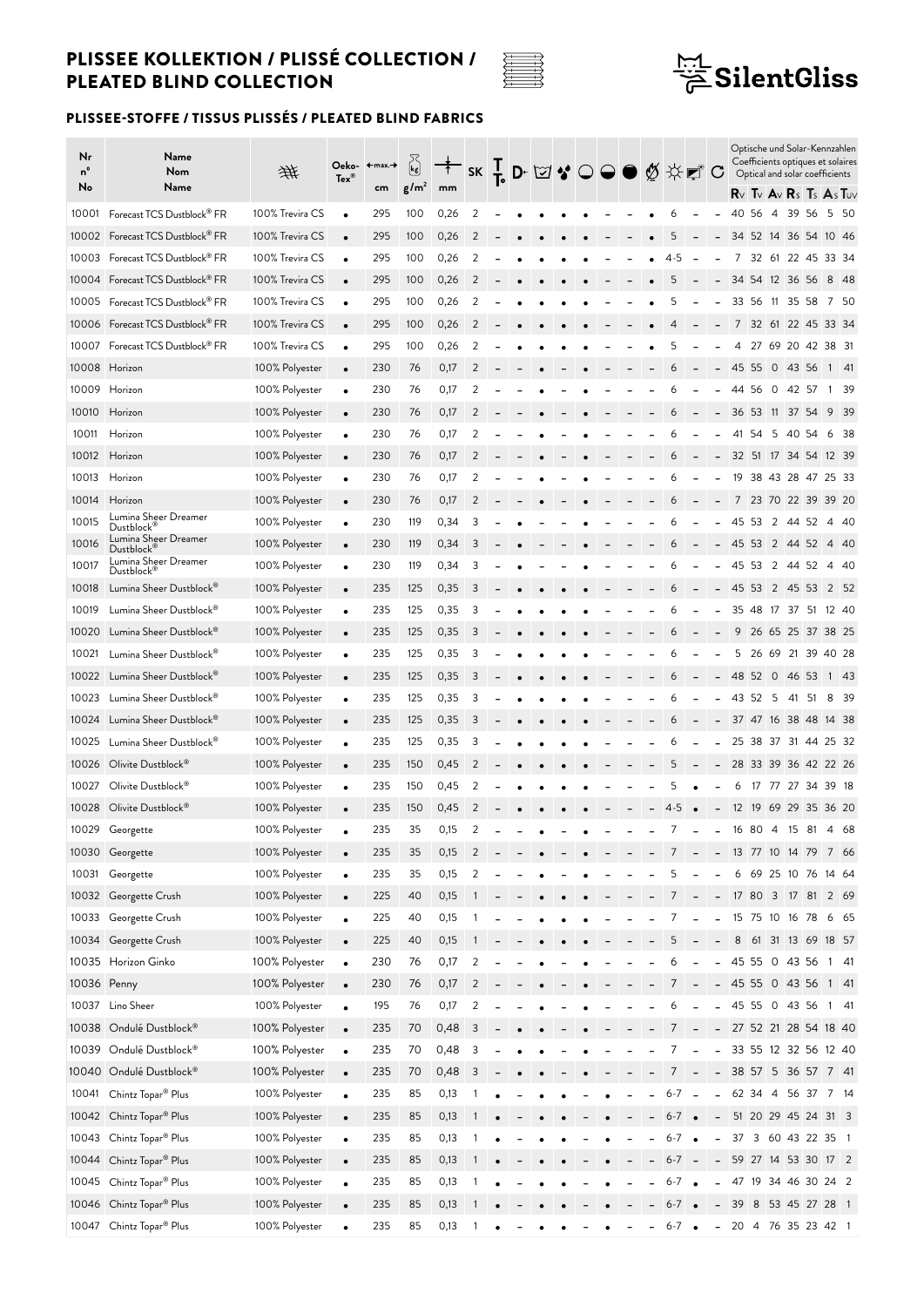

## $\frac{\frac{1}{111}}{\overline{6}}$ SilentGliss

| Nr<br>nº<br>No | Name<br>Nom<br>Name                                                          | 垪                                | $Tex^*$   | Oeko- ←max.→<br>cm | $\begin{bmatrix} k_1 \\ k_2 \end{bmatrix}$<br>g/m <sup>2</sup> | <sup>╈</sup> K ┞ Ď Xi ? ○ ● Ø ☆┏ C<br>mm |                |                          |           |           |   |           |                          |                              |                          |                                                      |                                                       | Optische und Solar-Kennzahlen<br>Coefficients optiques et solaires<br>Optical and solar coefficients |                 |            |     |
|----------------|------------------------------------------------------------------------------|----------------------------------|-----------|--------------------|----------------------------------------------------------------|------------------------------------------|----------------|--------------------------|-----------|-----------|---|-----------|--------------------------|------------------------------|--------------------------|------------------------------------------------------|-------------------------------------------------------|------------------------------------------------------------------------------------------------------|-----------------|------------|-----|
| 10048          | Chintz Topar <sup>®</sup> Plus                                               | 100% Polyester                   |           | 235                | 85                                                             | 0,13                                     |                |                          |           |           |   |           |                          | $6 - 7$                      | $\sim$                   |                                                      | 61                                                    | $R_V$ Tv $A_V$ $R_S$ Ts $A_S$ Tuv<br>39                                                              | 0 56 42 2 7     |            |     |
| 10049          | Chintz Topar <sup>®</sup> Plus                                               | 100% Polyester                   | $\bullet$ | 235                | 85                                                             | 0,13                                     |                |                          |           |           |   |           | $\blacksquare$           | $6-7 -$                      |                          |                                                      | $-6335$ 2 53 36 11 5                                  |                                                                                                      |                 |            |     |
| 10050          | Chintz Topar® Plus                                                           | 100% Polyester                   | $\bullet$ | 235                | 85                                                             | 0,13                                     |                |                          |           |           |   |           |                          | $6 - 7$                      |                          | $\overline{\phantom{a}}$                             |                                                       | 48 25 27 42 30 28 2                                                                                  |                 |            |     |
|                | 10051 Chintz Topar <sup>®</sup> Plus                                         |                                  | $\bullet$ |                    | 85                                                             |                                          |                |                          |           |           |   |           |                          | $6-7 -$                      |                          |                                                      |                                                       |                                                                                                      |                 |            |     |
|                |                                                                              | 100% Polyester                   | $\bullet$ | 235<br>235         | 85                                                             | 0,13                                     |                |                          |           |           |   |           |                          | $6 - 7$                      |                          |                                                      | - 46 26 28 43 32 25 5<br>17 4 79 28 19 53 0           |                                                                                                      |                 |            |     |
|                | 10052 Chintz Topar <sup>®</sup> Plus                                         | 100% Polyester                   | $\bullet$ | 235                |                                                                | 0,13                                     | 1              |                          |           |           |   |           |                          | $6 - 7$ $\bullet$            | $\bullet$                | $\overline{\phantom{a}}$<br>$\overline{\phantom{a}}$ |                                                       | 21 5 74 33 22 45 1                                                                                   |                 |            |     |
|                | 10053 Chintz Topar <sup>®</sup> Plus<br>10054 Chintz Topar <sup>®</sup> Plus | 100% Polyester<br>100% Polyester | $\bullet$ | 235                | 85<br>85                                                       | 0,13<br>0,13                             |                |                          |           |           |   |           |                          | $6-7 -$                      |                          | $\frac{1}{2}$                                        |                                                       | 63 34 3 55 36                                                                                        |                 | 95         |     |
|                |                                                                              | 100% Polyester                   | $\bullet$ | 235                | 85                                                             | 0,13                                     |                |                          |           |           |   |           |                          | $6 - 7$                      | $\sim$ $-$               | $\overline{\phantom{a}}$                             |                                                       | 56 29 15 49 32 19 4                                                                                  |                 |            |     |
|                | 10055 Chintz Topar <sup>®</sup> Plus<br>10056 Chintz Topar <sup>®</sup> Plus | 100% Polyester                   | $\bullet$ | 235                | 85                                                             |                                          |                |                          |           |           |   |           |                          | $6 - 7$                      | $\overline{\phantom{a}}$ | $\overline{\phantom{a}}$                             |                                                       | 52 29 19 46 33 21 6                                                                                  |                 |            |     |
|                |                                                                              | 100% Polyester                   | $\bullet$ | 235                | 85                                                             | 0,13<br>0,13                             |                |                          |           |           |   |           |                          | $6-7 -$                      |                          |                                                      | - 45 24 31 41 29 30 5                                 |                                                                                                      |                 |            |     |
|                | 10057 Chintz Topar <sup>®</sup> Plus                                         | 100% Polyester                   | $\bullet$ | 235                | 85                                                             |                                          |                |                          |           |           |   |           |                          | 6-7                          | $\bullet$                |                                                      |                                                       | 30 6 64 28 13 59 1                                                                                   |                 |            |     |
| 10058<br>10059 | Chintz Topar <sup>®</sup> Plus                                               | 100% Polyester                   | $\bullet$ | 235                | 85                                                             | 0,13                                     |                |                          |           |           |   |           |                          | $6-7$ $\bullet$              |                          | $\overline{\phantom{a}}$                             | - 41 14 45 37 20 43 2                                 |                                                                                                      |                 |            |     |
| 10060          | Chintz Topar <sup>®</sup> Plus<br>Chintz Topar® Plus                         | 100% Polyester                   | $\bullet$ | 235                | 85                                                             | 0,13<br>0,13                             |                |                          |           |           |   |           |                          | $6 - 7$ $\bullet$            |                          | $\overline{\phantom{a}}$                             | 45 18 37 41 26 33 1                                   |                                                                                                      |                 |            |     |
| 10061          |                                                                              | 100% Polyester                   | $\bullet$ | 215                | 95                                                             |                                          | 2              |                          |           |           |   |           |                          | $6 - 7$                      | $\overline{\phantom{a}}$ |                                                      |                                                       | 65 31 4 59 33                                                                                        |                 |            |     |
|                | Crush Topar <sup>®</sup> Plus                                                |                                  | $\bullet$ | 215                | 95                                                             | 0,2                                      | 2              |                          |           |           |   |           |                          | 6-7                          |                          | $\overline{\phantom{a}}$                             |                                                       | 67 33 0                                                                                              | 59 35           | 8 11<br>6  | - 4 |
|                | 10062 Crush Topar <sup>®</sup> Plus                                          | 100% Polyester                   | $\bullet$ | 215                | 95                                                             | 0,2<br>0,2                               | 2              |                          |           |           |   |           |                          | $6-7 -$                      |                          |                                                      | $-60$ 27 13 53 29 18 4                                |                                                                                                      |                 |            |     |
|                | 10063 Crush Topar <sup>®</sup> Plus<br>10064 Crush Topar <sup>®</sup> Plus   | 100% Polyester                   | $\bullet$ |                    |                                                                |                                          | 2              |                          |           |           |   |           |                          | $6 - 7$                      | $\blacksquare$           | $\overline{\phantom{a}}$                             |                                                       | 59 30 11 54 35 11 4                                                                                  |                 |            |     |
|                |                                                                              | 100% Polyester                   | $\bullet$ | 215<br>215         | 95<br>95                                                       | 0,2                                      | 2              |                          |           |           |   |           |                          |                              |                          |                                                      |                                                       |                                                                                                      |                 |            |     |
|                | 10065 Crush Topar <sup>®</sup> Plus                                          | 100% Polyester                   | $\bullet$ |                    | 95                                                             | 0,2                                      |                |                          |           |           |   |           |                          | $6 - 7$ $\bullet$<br>$6 - 7$ |                          |                                                      | - 48 15 37 43 19 38 2                                 |                                                                                                      |                 |            |     |
|                | 10066 Crush Topar <sup>®</sup> Plus                                          | 100% Polyester                   | $\bullet$ | 215                |                                                                | 0,2                                      | 2              |                          |           |           |   |           |                          | $6 - 7$                      | $\bullet$                | $\overline{\phantom{a}}$                             | 43                                                    | - 8                                                                                                  | 49 45 22 33 2   |            |     |
|                | 10067 Crush Topar <sup>®</sup> Plus                                          | 100% Polyester                   | $\bullet$ | 215                | 95                                                             | 0,2                                      | 2              |                          |           |           |   |           |                          | $6 - 7$                      | $\bullet$                | $\overline{\phantom{a}}$                             | 34 1 65 43 19 38 1                                    |                                                                                                      |                 |            |     |
|                | 10068 Crush Topar <sup>®</sup> Plus                                          | 100% Polyester                   | $\bullet$ | 215                | 95                                                             | 0,2                                      | 2              |                          |           |           |   |           |                          |                              | $\overline{\phantom{a}}$ | $\overline{\phantom{a}}$                             | 49 26 25 47 32 21 4                                   |                                                                                                      |                 |            |     |
| 10069          | Crush Topar® Plus                                                            | 100% Polyester                   | $\bullet$ | 215                | 95                                                             | 0,2                                      | 2              |                          |           |           |   |           | $\overline{\phantom{a}}$ | $6-7 -$                      |                          | $\overline{\phantom{a}}$                             |                                                       | 52 27 21 48 31 21 4                                                                                  |                 |            |     |
| 10070          | Crush Topar <sup>®</sup> Plus                                                | 100% Polyester                   | $\bullet$ | 215                | 95                                                             | 0,2                                      | 2              |                          |           |           |   |           |                          | $6 - 7$                      | $\bullet$                | $\blacksquare$                                       |                                                       | 55 19 26 50 23 27 2                                                                                  |                 |            |     |
| 10071          | Crush Topar <sup>®</sup> Plus                                                | 100% Polyester                   | $\bullet$ | 215                | 95                                                             | 0,2                                      | 2              |                          |           |           |   |           |                          | $6-7 -$                      |                          |                                                      | $-$ 58 28 14 52 31 17 4                               |                                                                                                      |                 |            |     |
| 10072          | Crush Topar® Plus                                                            | 100% Polyester                   | $\bullet$ | 215                | 95                                                             | 0,2                                      | 2              |                          |           |           |   |           |                          | $6 - 7$                      |                          | $\blacksquare$                                       | 44 18 38 42 22 36 4                                   |                                                                                                      |                 |            |     |
|                | 10073 Crush Topar <sup>®</sup> Plus                                          | 100% Polyester                   | $\bullet$ | 215                | 95                                                             | 0,2                                      | 2              |                          |           |           |   |           |                          | $6 - 7$ $\bullet$            |                          | $\overline{\phantom{a}}$                             | 32 8 60 29 12 59 2                                    |                                                                                                      |                 |            |     |
| 10074          | Crush Topar <sup>®</sup> Plus                                                | 100% Polyester                   | $\bullet$ | 215                | 95                                                             | 0,2                                      | 2              |                          |           |           |   |           |                          | $6 - 7$                      | $\overline{\phantom{a}}$ | $\overline{\phantom{a}}$                             |                                                       | 63 31 6 56 32 12 3                                                                                   |                 |            |     |
|                | 10075 Crush Topar® Plus                                                      | 100% Polyester                   | $\bullet$ | 215                | 95                                                             | 0,2                                      | 2              |                          |           |           |   |           |                          | $6 - 7$                      | $\equiv$                 | $\overline{\phantom{a}}$                             |                                                       | 66 33 1                                                                                              |                 | 57 33 10 4 |     |
|                | 10076 Crush Topar <sup>®</sup> Plus                                          | 100% Polyester                   |           | 215                | 95                                                             | 0,2                                      | 2              | $\overline{\phantom{a}}$ | $\bullet$ | $\bullet$ | - | $\bullet$ | -                        | $6-7 -$                      |                          |                                                      | - 58 29 13 52 30 18 5                                 |                                                                                                      |                 |            |     |
|                | 10077 Crush Topar <sup>®</sup> Plus                                          | 100% Polyester                   | $\bullet$ | 215                | 95                                                             | 0,2                                      | $\overline{c}$ |                          |           |           |   |           | -                        | $6-7 -$                      |                          |                                                      | $- 48$ 22 30 44 27 29 3                               |                                                                                                      |                 |            |     |
|                | 10078 Crush Topar <sup>®</sup> Plus                                          | 100% Polyester                   | $\bullet$ | 215                | 95                                                             | 0,2                                      | 2              |                          |           |           |   |           |                          | $6 - 7$                      | $\overline{\phantom{a}}$ | $\overline{\phantom{a}}$                             |                                                       | 56 32 12 51 34 15 6                                                                                  |                 |            |     |
| 10079          | Crush Topar <sup>®</sup> Plus                                                | 100% Polyester                   | $\bullet$ | 215                | 95                                                             | 0,2                                      | $\overline{2}$ |                          |           |           |   |           | $\overline{\phantom{0}}$ | $6 - 7$ $\bullet$            |                          |                                                      | $- 43 \mid 16 \mid 41 \mid 44 \mid 25 \mid 31 \mid 3$ |                                                                                                      |                 |            |     |
| 10080          | Crush Topar <sup>®</sup> Plus                                                | 100% Polyester                   | $\bullet$ | 215                | 95                                                             | 0,2                                      | $\overline{c}$ |                          |           |           |   |           | $\overline{\phantom{0}}$ | $6 - 7$ $\bullet$            |                          | $\frac{1}{2}$                                        | 18                                                    | 3 79 19 8 73 1                                                                                       |                 |            |     |
| 10081          | Comfort Dustblock®                                                           | 100% Polyester                   | $\bullet$ | 220                | 160                                                            | 0,3                                      | $\overline{c}$ |                          |           |           |   |           |                          | 6                            |                          | $\overline{\phantom{a}}$                             |                                                       | 60 38 2 60 39 1 31                                                                                   |                 |            |     |
|                | 10082 Comfort Dustblock®                                                     | 100% Polyester                   | $\bullet$ | 220                | 160                                                            | 0,3                                      | $\overline{c}$ |                          |           |           |   |           |                          | 6                            |                          | $\overline{a}$                                       |                                                       | 61 39 0 58 38 4 13                                                                                   |                 |            |     |
|                | 10083 Comfort Dustblock®                                                     | 100% Polyester                   | $\bullet$ | 220                | 160                                                            | 0,3                                      | 2              |                          |           |           |   |           |                          | 6                            | $\overline{\phantom{a}}$ | $\overline{\phantom{a}}$                             |                                                       | 50 30 20 51 32 17 9                                                                                  |                 |            |     |
| 10084          | Comfort Dustblock®                                                           | 100% Polyester                   | $\bullet$ | 220                | 160                                                            | 0,3                                      | 2              |                          |           |           |   |           |                          | 6                            |                          | $\overline{\phantom{0}}$                             |                                                       | 50 30 20 51 32 17 9                                                                                  |                 |            |     |
|                | 10085 Comfort Dustblock®                                                     | 100% Polyester                   | $\bullet$ | 220                | 160                                                            | 0,3                                      | $\overline{2}$ |                          |           |           |   |           |                          | 6                            |                          | $\qquad \qquad -$                                    |                                                       | 15 4 81 33 19 48 2                                                                                   |                 |            |     |
|                | 10086 Comfort Dustblock®                                                     | 100% Polyester                   | $\bullet$ | 220                | 160                                                            | 0,3                                      | 2              |                          |           |           |   |           |                          | 6                            |                          |                                                      | 8                                                     |                                                                                                      | 2 90 28 17 55 1 |            |     |
|                | 10087 Comfort Dustblock®                                                     | 100% Polyester                   | $\bullet$ | 220                | 160                                                            | 0,3                                      | $\overline{2}$ |                          |           |           |   |           |                          |                              |                          |                                                      | 5                                                     | 1 94 27 18 55 1                                                                                      |                 |            |     |
| 10088          | Comfort Dustblock®                                                           | 100% Polyester                   | $\bullet$ | 220                | 160                                                            | 0,3                                      | $\overline{c}$ |                          |           |           |   |           |                          | 6                            |                          | $\overline{\phantom{0}}$                             |                                                       | 58 36 6 55 35 10 10                                                                                  |                 |            |     |
| 10089          | Comfort Dustblock®                                                           | 100% Polyester                   | $\bullet$ | 220                | 160                                                            | 0,3                                      | $\overline{c}$ |                          |           |           |   |           |                          | 6                            | $\overline{\phantom{a}}$ | $\overline{\phantom{a}}$                             |                                                       | 22 39 39 40 26 34 3                                                                                  |                 |            |     |
|                | 10090 Comfort Dustblock®                                                     | 100% Polyester                   | $\bullet$ | 220                | 160                                                            | 0,3                                      | $\overline{2}$ |                          |           |           |   |           |                          | 6                            |                          |                                                      | 19                                                    | 7 74 34 21 45 2                                                                                      |                 |            |     |
| 10091          | Comfort Dustblock®                                                           | 100% Polyester                   | $\bullet$ | 220                | 160                                                            | 0,3                                      | $\overline{2}$ |                          |           |           |   |           |                          | 6                            |                          | $\overline{\phantom{0}}$                             | 10                                                    | 3 87 31 19 50 2                                                                                      |                 |            |     |
| 10092          | Comfort Dustblock®                                                           | 100% Polyester                   | $\bullet$ | 220                | 160                                                            | 0,3                                      | 2              |                          |           |           |   |           |                          |                              |                          |                                                      | 4                                                     | 0                                                                                                    | 96 24 15 61 0   |            |     |
|                | 10093 Comfort Dustblock®                                                     | 100% Polyester                   | $\bullet$ | 220                | 160                                                            | 0,3                                      | $\overline{2}$ |                          |           |           |   |           |                          | 6                            |                          |                                                      |                                                       | 14 5 81 37 20 43 2                                                                                   |                 |            |     |
|                | 10094 Crush Dustblock®                                                       | 100% Polyester                   | $\bullet$ | 215                | 83                                                             | 0,2                                      | 2              |                          |           |           |   |           |                          | 6                            | $\blacksquare$           | $\qquad \qquad -$                                    |                                                       | 49 48 3 48 49 3 39                                                                                   |                 |            |     |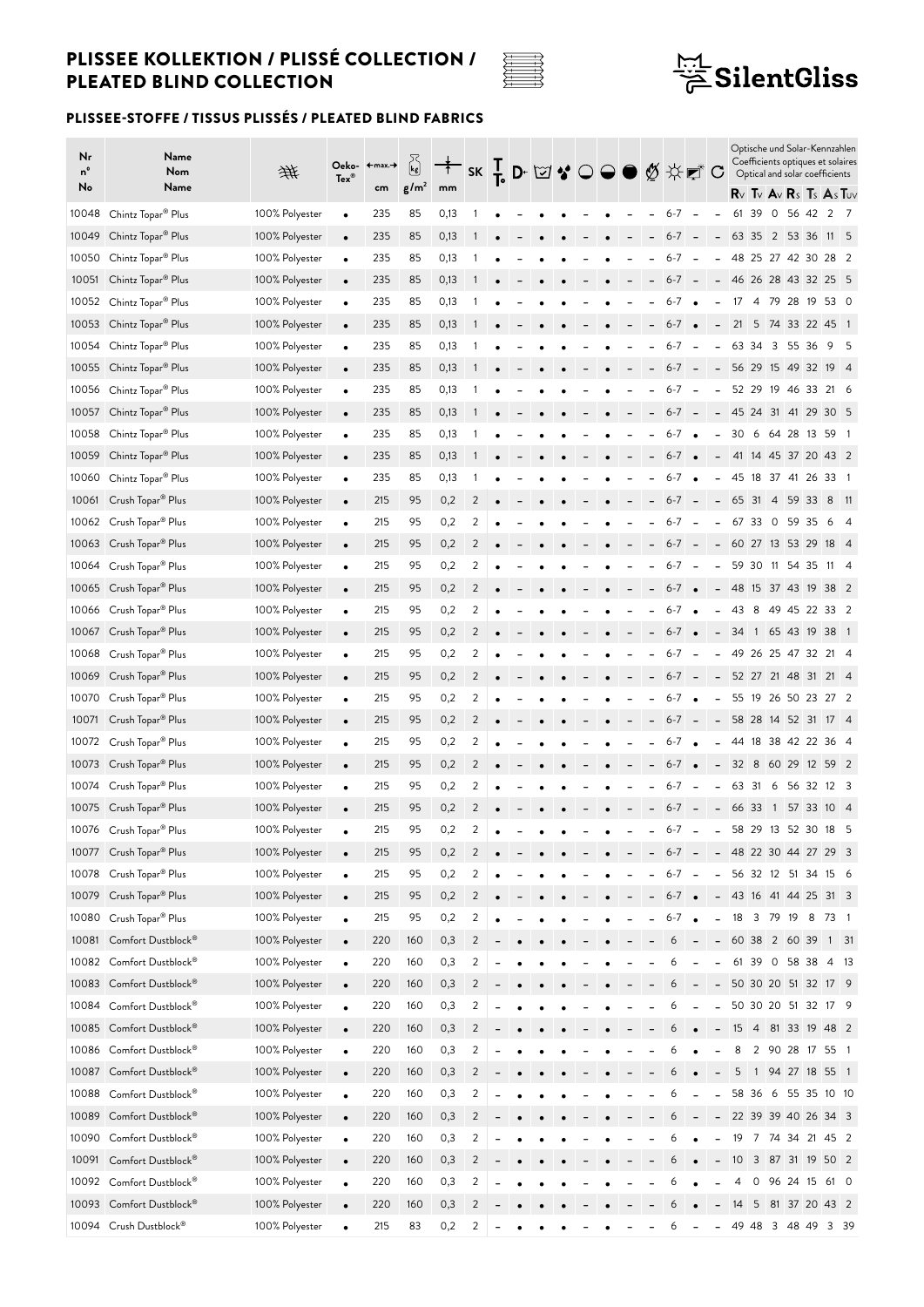

## $\frac{\frac{1}{111}}{\overline{6}}$ SilentGliss

| Nr<br>nº<br>No | Name<br>Nom<br>Name         | 垪                    | $Tex^{\circledcirc}$ | Oeko- ←max.→<br>cm | ပြွဲ<br>g/m <sup>2</sup> | mm         |                |  | SK T D ⊠ ♥ ○ ● ◎ ☆ ₹ ■ ○ |  |  |                   |           |                              |       |                |                |          |     | Optische und Solar-Kennzahlen<br>Coefficients optiques et solaires<br>Optical and solar coefficients<br>$R_V$ Tv $A_V$ Rs Ts $A_S$ Tuv |      |
|----------------|-----------------------------|----------------------|----------------------|--------------------|--------------------------|------------|----------------|--|--------------------------|--|--|-------------------|-----------|------------------------------|-------|----------------|----------------|----------|-----|----------------------------------------------------------------------------------------------------------------------------------------|------|
| 10095          | Crush Dustblock®            | 100% Polyester       | $\bullet$            | 215                | 83                       | 0,2        | 2              |  |                          |  |  | 6                 |           |                              | 51    | 47 2 47 45     |                |          |     | 8                                                                                                                                      | - 21 |
|                | 10096 Crush Dustblock®      | 100% Polyester       | $\bullet$            | 215                | 83                       | 0,2        | 2              |  |                          |  |  | 6                 |           | $\overline{\phantom{0}}$     |       | 53 44 3 50 43  |                |          |     | 7 21                                                                                                                                   |      |
| 10097          | Crush Dustblock®            | 100% Polyester       | $\bullet$            | 215                | 83                       | 0,2        | 2              |  |                          |  |  | 6                 |           |                              | 36    | 37 27 36 39    |                |          |     | 25 18                                                                                                                                  |      |
| 10098          | Crush Dustblock®            | 100% Polyester       | $\bullet$            | 215                | 83                       | 0,2        | 2              |  |                          |  |  |                   |           |                              |       |                |                |          |     | 24 23 53 26 28 46 9                                                                                                                    |      |
| 10099          | Crush Dustblock®            | 100% Polyester       | $\bullet$            | 215                | 83                       | 0,2        | 2              |  |                          |  |  | 6                 |           |                              |       |                |                |          |     | 31 31 38 33 35 32 13                                                                                                                   |      |
| 10100          | Crush Dustblock®            | 100% Polyester       | $\bullet$            | 215                | 83                       | 0,2        | 2              |  |                          |  |  | 6                 |           | $\overline{\phantom{0}}$     | 13    | 8              |                |          |     | 79 14 12 74 3                                                                                                                          |      |
| 10101          | Relife                      | 100% recycled        |                      | 235                | 105                      | 0,2        | 2              |  |                          |  |  | 6                 |           |                              |       | 53 44 3        |                | 50 43    |     | 7 18                                                                                                                                   |      |
| 10102          | Relife                      | Pet<br>100% recycled | $\bullet$            | 235                | 105                      | 0,2        | 2              |  |                          |  |  | 6                 |           |                              |       |                |                |          |     | 49 40 11 48 40 12 16                                                                                                                   |      |
| 10103          | Relife                      | Pet<br>100% recycled | $\bullet$            | 235                | 105                      | 0,2        | 2              |  |                          |  |  |                   |           |                              |       | 45 33 22 47 37 |                |          |     | 16 12                                                                                                                                  |      |
| 10104          | Relife                      | Pet<br>100% recycled | $\bullet$            | 235                | 105                      | 0,2        | 2              |  |                          |  |  | 6                 |           |                              |       |                |                |          |     | 28 23 49 35 31 34 15                                                                                                                   |      |
| 10105          | Relife                      | Pet<br>100% recycled | $\bullet$            | 235                | 105                      | 0,2        | 2              |  |                          |  |  | 6                 |           |                              |       | 42 33 25 46 38 |                |          |     | 16 15                                                                                                                                  |      |
| 10106          | Relife                      | Pet<br>100% recycled | $\bullet$            | 235                | 105                      |            | 2              |  |                          |  |  | 6                 |           |                              | 4     | 5              |                |          |     | 91 22 26 52 5                                                                                                                          |      |
| 10107          | Relife                      | Pet<br>100% recycled | $\bullet$            | 235                | 105                      | 0,2<br>0,2 | 2              |  |                          |  |  | 6                 |           |                              | 8     | 6              |                |          |     | 86 30 25 45 6                                                                                                                          |      |
|                |                             | Pet                  | $\bullet$            | 235                |                          |            |                |  |                          |  |  |                   |           |                              | 66    |                |                |          |     | 8                                                                                                                                      |      |
| 10108          | Crepe Topar <sup>®</sup> FR | 100% Polyester       | $\bullet$            |                    | 91                       | 0,17       | 2              |  |                          |  |  | $6 - 7$           |           | $\overline{\phantom{0}}$     |       | 33             | $\overline{1}$ | 58 34    |     | 53 34 13 4                                                                                                                             | - 3  |
| 10109          | Crepe Topar® FR             | 100% Polyester       | $\bullet$            | 235                | 91                       | 0,17       | 2              |  |                          |  |  | $6 - 7$           |           |                              |       | 60 32 8        |                |          |     |                                                                                                                                        |      |
| 10110          | Crepe Topar® FR             | 100% Polyester       | $\bullet$            | 235                | 91                       | 0,17       | 2              |  |                          |  |  | $6 - 7$           |           |                              |       |                |                |          |     | 52 22 26 48 28 24 3                                                                                                                    |      |
| 10111          | Crepe Topar <sup>®</sup> FR | 100% Polyester       | $\bullet$            | 235                | 91                       | 0,17       | 2              |  |                          |  |  | $6 - 7$           |           | $\overline{\phantom{0}}$     | 36    | - 9            |                |          |     | 55 34 16 50 2                                                                                                                          |      |
| 10112          | Crepe Topar <sup>®</sup> FR | 100% Polyester       | $\bullet$            | 235                | 91                       | 0,17       | 2              |  |                          |  |  | $6-7 -$           |           | $\overline{\phantom{0}}$     |       |                |                |          |     | 57 26 17 51 30 19 3                                                                                                                    |      |
| 10113          | Crepe Topar <sup>®</sup> FR | 100% Polyester       | $\bullet$            | 235                | 91                       | 0,17       | 2              |  |                          |  |  | $6 - 7$           | $\bullet$ | -                            | 38    | 8              |                |          |     | 54 34 14 52 2                                                                                                                          |      |
| 10114          | Crepe Topar <sup>®</sup> FR | 100% Polyester       | $\bullet$            | 235                | 91                       | 0,17       | 2              |  |                          |  |  | $6 - 7$           |           | $\overline{\phantom{0}}$     | 31    | 3              |                |          |     | 66 39 19 42 1                                                                                                                          |      |
| 10115          | Crepe FR                    | 100% Polyester       | $\bullet$            | 235                | 85                       | 0,17       | 2              |  |                          |  |  | 6                 |           |                              |       | 52 47 1 52 48  |                |          |     | 044                                                                                                                                    |      |
| 10116          | Crepe FR                    | 100% Polyester       | $\bullet$            | 235                | 85                       | 0,17       | 2              |  |                          |  |  | 6                 |           | $\overline{\phantom{0}}$     |       | 47 51 2 44 50  |                |          |     | 6 25                                                                                                                                   |      |
| 10117          | Crepe FR                    | 100% Polyester       | $\bullet$            | 235                | 85                       | 0,17       | 2              |  |                          |  |  | 6                 |           |                              |       | 42 36 22 45 40 |                |          |     | 15 17                                                                                                                                  |      |
| 10118          | Crepe FR                    | 100% Polyester       | $\bullet$            | 235                | 85                       | 0,17       | 2              |  |                          |  |  | 6                 |           |                              |       |                |                |          |     | 38 32 30 43 39 18 16                                                                                                                   |      |
| 10119          | Crepe FR                    | 100% Polyester       | $\bullet$            | 235                | 85                       | 0,17       | 2              |  |                          |  |  | 6                 |           |                              | 42    | 37 21          |                | 44       | -41 | 15 18                                                                                                                                  |      |
| 10120          | Crepe FR                    | 100% Polyester       | $\bullet$            | 235                | 85                       | 0,17       | 2              |  |                          |  |  | O                 |           |                              | 24 19 |                |                | 57 37 32 |     | 31 11                                                                                                                                  |      |
| 10121          | Crepe FR                    | 100% Polyester       | $\bullet$            | 235                | 85                       | 0,17       | 2              |  |                          |  |  | 6                 |           |                              | 9     | 6              |                | 85 27 26 |     | 47 5                                                                                                                                   |      |
| 10122          | Crepe FR                    | 100% Polyester       | $\bullet$            | 235                | 85                       | 0,17       | 2              |  |                          |  |  | 6                 |           | $\overline{\phantom{0}}$     |       | 51 44          |                | 5 48 43  |     | 9 18                                                                                                                                   |      |
|                | 10123 Crepe FR              | 100% Polyester       |                      | 235                | 85                       | 0,17       | 2              |  |                          |  |  | 6                 | $\sim$    | $\overline{\phantom{a}}$     |       |                |                |          |     | 46 44 10 45 45 10 20                                                                                                                   |      |
|                | 10124 Crepe FR              | 100% Polyester       | $\bullet$            | 235                | 85                       | 0,17       | 2              |  |                          |  |  | 6                 |           | $\overline{\phantom{a}}$     |       |                |                |          |     | 46 42 12 44 42 14 17                                                                                                                   |      |
| 10125          | Crepe FR                    | 100% Polyester       | $\bullet$            | 235                | 85                       | 0,17       | 2              |  |                          |  |  | 6                 |           | $\overline{\phantom{0}}$     |       |                |                |          |     | 30 25 45 35 32 33 10                                                                                                                   |      |
| 10126          | Crepe FR                    | 100% Polyester       | $\bullet$            | 235                | 85                       | 0,17       | $\overline{2}$ |  |                          |  |  | 6                 |           | $\qquad \qquad -$            |       |                |                |          |     | 32 28 40 39 36 25 13                                                                                                                   |      |
| 10027          | Crepe FR                    | 100% Polyester       | $\bullet$            | 235                | 85                       | 0,17       | 2              |  |                          |  |  | 6                 |           | -                            |       |                |                |          |     | 7 5 88 26 24 50 3                                                                                                                      |      |
| 10128          | Chintz Waterproof FR        | 100% Polyester       | $\bullet$            | 225                | 90                       | 0,13       | 1              |  |                          |  |  |                   |           | $\overline{\phantom{0}}$     |       |                |                |          |     | 54 46 0 53 46 1 12                                                                                                                     |      |
| 10129          | Chintz Waterproof FR        | 100% Polyester       | $\bullet$            | 225                | 90                       | 0,13       |                |  |                          |  |  | 7                 |           | -                            |       |                |                |          |     | 50 24 26 50 30 20 4                                                                                                                    |      |
| 10130          | Chintz Waterproof FR Metall | 100% Polyester       | $\bullet$            | 225                | 100                      | 0,14       | 1              |  |                          |  |  | $6 - 7$ $\bullet$ |           | $\overline{\phantom{a}}$     |       |                |                |          |     | 64 8 28 61 10 29 1                                                                                                                     |      |
| 10131          | Chintz Waterproof FR Metall | 100% Polyester       | $\bullet$            | 225                | 100                      | 0,14       |                |  |                          |  |  | $6 - 7$ $\bullet$ |           | $\overline{\phantom{0}}$     |       |                |                |          |     | 63 5 32 60 9 31 0                                                                                                                      |      |
| 10132          | Chintz Waterproof FR Metall | 100% Polyester       | $\bullet$            | 225                | 100                      | 0,14       |                |  |                          |  |  | $6 - 7$ $\bullet$ |           | $\overline{\phantom{0}}$     |       |                |                |          |     | 64 8 28 61 9 30 1                                                                                                                      |      |
| 10133          | Chintz Waterproof FR Metall | 100% Polyester       | $\bullet$            | 225                | 100                      | 0,14       | -1             |  |                          |  |  | $6 - 7$           |           | $\overline{\phantom{0}}$     |       |                |                |          |     | 62 3 35 59 4 37 1                                                                                                                      |      |
| 10134          | Chintz Waterproof FR Metall | 100% Polyester       | $\bullet$            | 225                | 100                      | 0,14       |                |  |                          |  |  | $6 - 7$ $\bullet$ |           |                              |       |                |                |          |     | $-63$ 2 35 60 3 37 0                                                                                                                   |      |
| 10135          | Crush Topar <sup>®</sup> FR | 100% Polyester       | $\bullet$            | 215                | 99                       | 0,21       | 2              |  |                          |  |  | $6-7 -$           |           | $\qquad \qquad \blacksquare$ |       |                |                |          |     | 61 39 0 54 39 7 9                                                                                                                      |      |
| 10136          | Crush Topar <sup>®</sup> FR | 100% Polyester       | $\bullet$            | 215                | 99                       | 0,21       | $\overline{2}$ |  |                          |  |  | $6-7 -$           |           | $\overline{\phantom{a}}$     |       |                |                |          |     | 61 27 12 55 28 17 4                                                                                                                    |      |
| 10137          | Crush Topar <sup>®</sup> FR | 100% Polyester       | $\bullet$            | 215                | 99                       | 0,21       | $\overline{2}$ |  |                          |  |  | $6-7 -$           |           | $\overline{\phantom{0}}$     |       |                |                |          |     | 56 28 16 51 32 17 6                                                                                                                    |      |
| 10138          | Crush Topar <sup>®</sup> FR | 100% Polyester       | $\bullet$            | 215                | 99                       | 0,21       | $\overline{2}$ |  |                          |  |  | $6-7$ $\bullet$   |           | $\overline{\phantom{a}}$     |       |                |                |          |     | 42 8 50 38 12 50 2                                                                                                                     |      |
| 10139          | Crush Topar <sup>®</sup> FR | 100% Polyester       | $\bullet$            | 215                | 99                       | 0,21       | 2              |  |                          |  |  | $6 - 7$           |           | $\overline{\phantom{a}}$     |       |                |                |          |     | 56 29 15 50 30 20 3                                                                                                                    |      |
|                | 10140 Crush Topar® FR       | 100% Polyester       | $\bullet$            | 215                | 99                       | 0,21       | $\overline{2}$ |  |                          |  |  | $6-7 -$           |           |                              |       |                |                |          |     | - 55 25 20 49 27 24 3                                                                                                                  |      |
| 10141          | Crush Topar® FR             | 100% Polyester       | $\bullet$            | 215                | 99                       | 0,21       | 2              |  |                          |  |  | $6-7$ $\bullet$   |           | $\qquad \qquad \blacksquare$ |       |                |                |          |     | 47 18 35 47 28 25 3                                                                                                                    |      |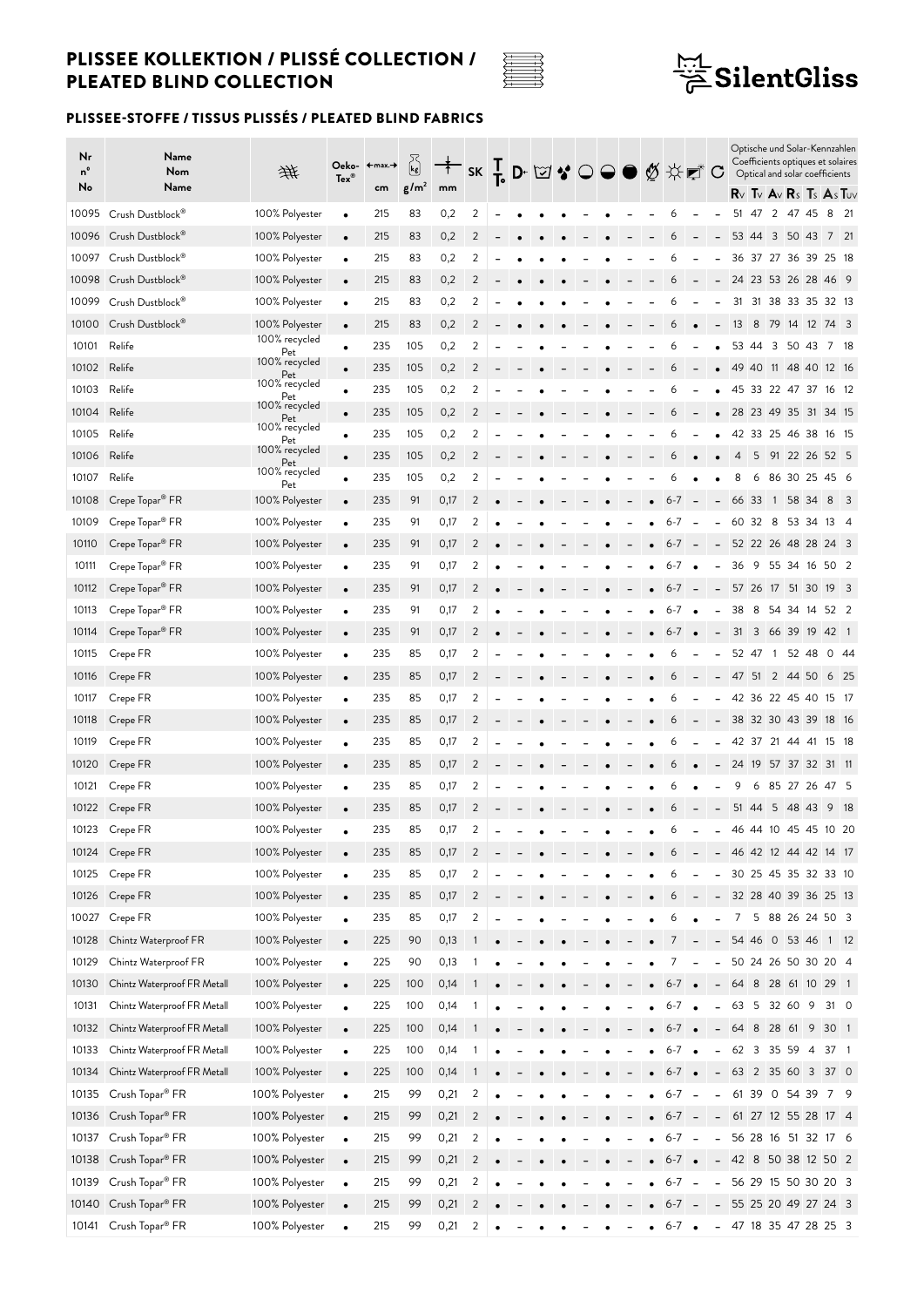

# $\frac{\frac{1.71}{1.7}}{\cancel{2}}$ SilentGliss

| Nr<br>$n^{\circ}$ | Name<br>Nom                       | 兼              | $Tex^{\circledcirc}$ | Oeko- ←max.→ | $\begin{bmatrix} k_2 \end{bmatrix}$ |      |                |  |  |  |  |                |        |                          |                       |                |                |         |                | Optische und Solar-Kennzahlen<br>Coefficients optiques et solaires<br>Optical and solar coefficients |      |
|-------------------|-----------------------------------|----------------|----------------------|--------------|-------------------------------------|------|----------------|--|--|--|--|----------------|--------|--------------------------|-----------------------|----------------|----------------|---------|----------------|------------------------------------------------------------------------------------------------------|------|
| N۰                | Name                              |                |                      | cm           | $g/m^2$                             | mm   |                |  |  |  |  |                |        |                          |                       |                |                |         |                | $R_V$ Tv $A_V$ Rs Ts $A_S$ Tuv                                                                       |      |
| 10142             | Tusah Topar <sup>®</sup> Plus     | 100% Polyester | $\bullet$            | 235          | 125                                 | 0,21 | $\overline{2}$ |  |  |  |  | 7              |        | $\overline{\phantom{0}}$ |                       |                |                |         |                | 63 30 7 58 32 10 13                                                                                  |      |
| 10143             | Tusah Topar <sup>®</sup> Plus     | 100% Polyester | $\bullet$            | 235          | 125                                 | 0,21 | 2              |  |  |  |  |                |        |                          | 60                    | -36            | $\overline{4}$ | 54 37   |                | 9                                                                                                    | -4   |
| 10144             | Tusah Topar <sup>®</sup> Plus     | 100% Polyester | $\bullet$            | 235          | 125                                 | 0,21 | 2              |  |  |  |  | $\overline{7}$ |        |                          |                       |                |                |         |                | 36 13 51 34 18 48 2                                                                                  |      |
| 10145             | Tusah Topar <sup>®</sup> Plus     | 100% Polyester | $\bullet$            | 235          | 125                                 | 0,21 | 2              |  |  |  |  |                |        | $\overline{\phantom{0}}$ |                       | 47 20 33 44 24 |                |         |                | 32 <sup>3</sup>                                                                                      |      |
| 10146             | Tusah Topar <sup>®</sup> Plus     | 100% Polyester | $\bullet$            | 235          | 125                                 | 0,21 | 2              |  |  |  |  | 7              |        | $\overline{\phantom{a}}$ | 24 6 70 22 9 69 1     |                |                |         |                |                                                                                                      |      |
| 10147             | Tusah Topar <sup>®</sup> Plus     | 100% Polyester | $\bullet$            | 235          | 125                                 | 0,21 | 2              |  |  |  |  |                |        |                          | 17                    | 2              | 81             | 15      | 4              | 81 0                                                                                                 |      |
| 10148             | Tusah Topar <sup>®</sup> Plus     | 100% Polyester | $\bullet$            | 235          | 125                                 | 0,21 | 2              |  |  |  |  | $\overline{7}$ |        | $\blacksquare$           | 18                    | 2 80 32 17     |                |         |                | 51 0                                                                                                 |      |
| 10149             | Structure Ten                     | 100% Polyester | $\bullet$            | 235          | 112                                 | 0,31 | 3              |  |  |  |  |                |        | $\overline{\phantom{a}}$ | 52 41                 |                | $\overline{7}$ | 51 41   |                | 8                                                                                                    | - 29 |
| 10150             | Birch Topar <sup>®</sup> Plus     | 100% Polyester | $\bullet$            | 195          | 131                                 | 0,25 | 2              |  |  |  |  | $6-7 -$        |        |                          | $-682936330$          |                |                |         |                | 7 12                                                                                                 |      |
| 10151             | <b>Brodie Marakesh</b>            | 100% Polyester | $\bullet$            | 235          | 129                                 | 0,3  | 2              |  |  |  |  | $6 - 7$        |        | L.                       |                       |                |                |         |                | 36 23 41 43 34 23 21                                                                                 |      |
| 10152             | Ardeche                           | 100% Polyester | $\bullet$            | 235          | 195                                 | 0,42 | 3              |  |  |  |  | $6-7 -$        |        | $\overline{\phantom{m}}$ | 67 28 5 66 28 6 22    |                |                |         |                |                                                                                                      |      |
| 10153             | Ardeche                           | 100% Polyester | $\bullet$            | 235          | 195                                 | 0,42 | 3              |  |  |  |  | $6 - 7$        | $\sim$ | $\overline{a}$           |                       |                |                |         |                | 52 20 28 53 22 25 9                                                                                  |      |
| 10154             | Ardeche                           | 100% Polyester | $\bullet$            | 235          | 195                                 | 0,42 | 3              |  |  |  |  | $6 - 7 -$      |        |                          | - 43 11 46 45 14 41 5 |                |                |         |                |                                                                                                      |      |
| 10155             | Foliage Topar <sup>®</sup> Plus   | 100% Polyester | $\bullet$            | 195          | 125                                 | 0,21 | 2              |  |  |  |  | $6 - 7$        |        | ۳                        | 68 30                 |                |                | 2 62 31 |                | 7 12                                                                                                 |      |
| 10156             | Foliage Topar <sup>®</sup> Plus   | 100% Polyester | $\bullet$            | 195          | 125                                 | 0,21 | 2              |  |  |  |  | $6-7 -$        |        | $\overline{\phantom{0}}$ | 67 27 6 60 29         |                |                |         |                | $11 \quad 3$                                                                                         |      |
| 10157             | Ginko Chintz Topar <sup>®</sup>   | 100% Polyester | $\bullet$            | 230          | 85                                  | 0,13 |                |  |  |  |  | $6 - 7$        | $\sim$ | $\overline{\phantom{a}}$ | 60 35                 |                |                | 5 53 38 |                | 9 13                                                                                                 |      |
| 10158             | Ginko Chintz Topar <sup>®</sup>   | 100% Polyester | $\bullet$            | 230          | 85                                  | 0,13 |                |  |  |  |  | $6 - 7 -$      |        |                          | $-603555338$          |                |                |         |                | 9 13                                                                                                 |      |
| 10159             | Savanne Chintz Topar <sup>®</sup> | 100% Polyester | $\bullet$            | 230          | 85                                  | 0,13 |                |  |  |  |  | $6 - 7$        |        | $\sim$                   | 60 35                 |                | 5              | 53 38   |                | 9 13                                                                                                 |      |
| 10160             | Savanne Chintz Topar <sup>®</sup> | 100% Polyester | $\bullet$            | 230          | 85                                  | 0,13 |                |  |  |  |  | $6-7 -$        |        |                          | - 60 35 5 53 38       |                |                |         |                | 9 13                                                                                                 |      |
| 10161             | Laser Gloss                       | 100% Polyester | $\bullet$            | 235          | 85                                  | 0,16 | 2              |  |  |  |  | 6              |        | $\blacksquare$           |                       | 45 37 18 53 42 |                |         |                | 5 24                                                                                                 |      |
| 10162             | Oscura Luna                       | 100% Polyester | $\bullet$            | 205          | 157                                 | 0,22 | $\overline{2}$ |  |  |  |  | 6              |        | $\overline{\phantom{a}}$ | 75 0 25 70 0 30 0     |                |                |         |                |                                                                                                      |      |
| 10163             | Oscura Luna                       | 100% Polyester | $\bullet$            | 205          | 157                                 | 0,22 | 2              |  |  |  |  | 6              |        |                          | 75                    | $\circ$        | 25             | 70      | 0              | 30 <sub>0</sub>                                                                                      |      |
| 10164             | Oscura Luna                       | 100% Polyester | $\bullet$            | 205          | 157                                 | 0,22 | 2              |  |  |  |  | 6              |        | $\overline{\phantom{0}}$ | 75                    | $\overline{0}$ |                | 25 70 0 |                | 30 0                                                                                                 |      |
| 10165             | Oscura Luna                       | 100% Polyester | $\bullet$            | 205          | 157                                 | 0,22 | 2              |  |  |  |  | 6              |        |                          | 75                    | $\circ$        | 25 70          |         | 0              | 30 0                                                                                                 |      |
| 10166             | Oscura Luna                       | 100% Polyester | $\bullet$            | 205          | 157                                 | 0,22 | 2              |  |  |  |  | 6              |        |                          | 75                    | $\overline{0}$ | 25 70          |         | $\overline{0}$ | 30 0                                                                                                 |      |
| 10167             | Oscura Luna                       | 100% Polyester | $\bullet$            | 205          | 157                                 | 0,22 | 2              |  |  |  |  | 6              |        |                          | 75                    | $\circ$        | 25             | 70      | 0              | 30 0                                                                                                 |      |
| 10168             | Oscura Luna                       | 100% Polyester |                      | 205          | 157                                 | 0,22 | 2              |  |  |  |  | 6              |        | $\overline{\phantom{a}}$ | 75 0 25 70 0          |                |                |         |                | 30 0                                                                                                 |      |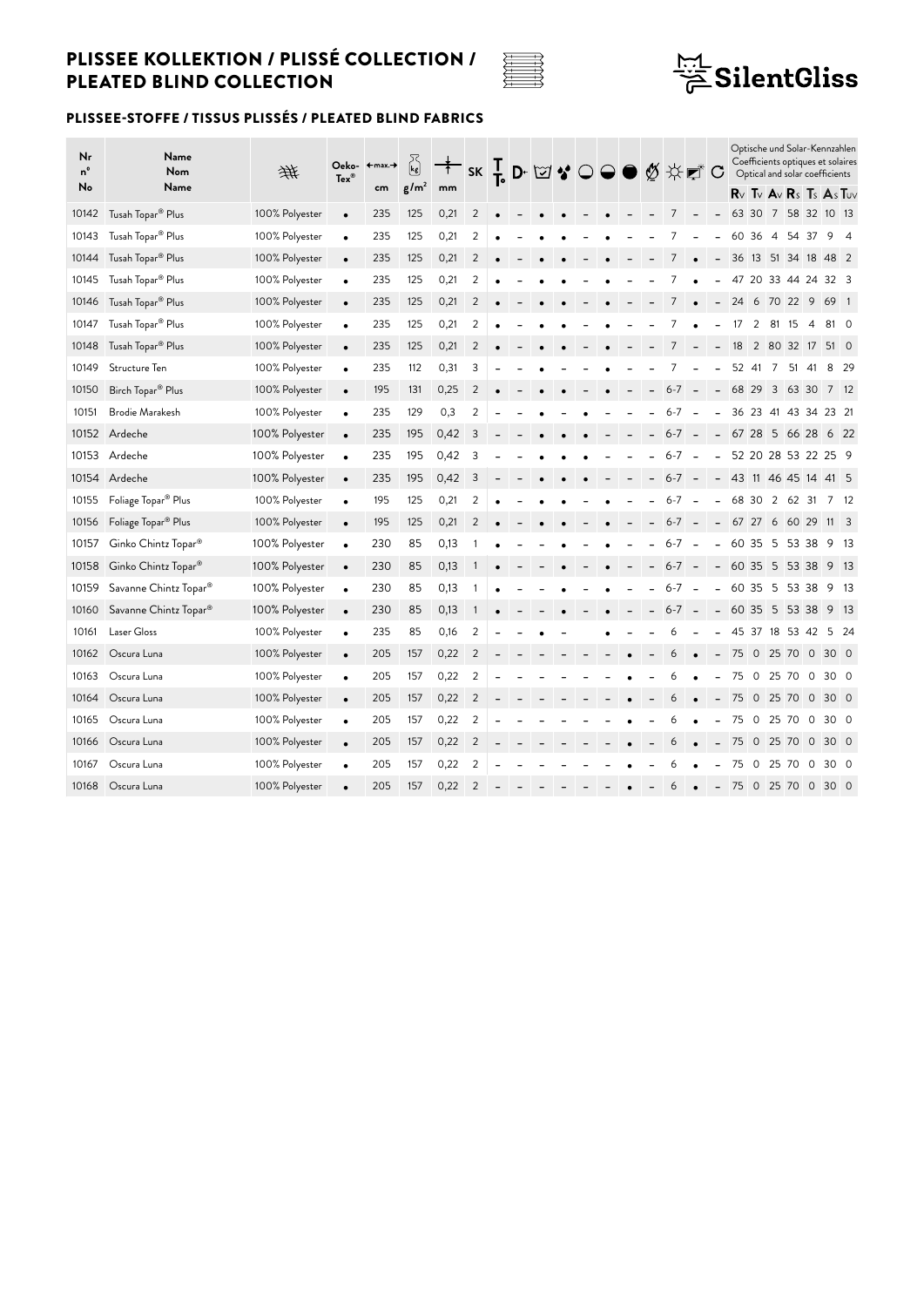



### DUETTE®-STOFFE / TISSUS DUETTE® / DUETTE® FABRICS

| $R \vee R \vee R \vee R$ s Ts As Tuv<br>DUETTE <sup>®</sup> Fixé Unix<br>13 48 36 15 49<br>20001<br>100% Polyester<br>0,17<br>3<br>- 5<br>220<br>160<br>7<br>39<br>A<br>- 4<br>A<br>$\bullet$<br>20002 DUETTE® Fixé Unix<br>100% Polyester<br>220<br>3<br>44 17 39 40 17 43<br>160<br>0,17<br>- 6<br>$6 - 7$<br>A<br>A<br>$\sqrt{4}$<br>$\bullet$<br>20003 DUETTE® Fixé Unix<br>100% Polyester<br>3<br>46 14 40 43 15 42<br>220<br>160<br>0,17<br>6-7<br>-4<br>A<br>A<br>-4<br>$\bullet$<br>20004 DUETTE® Fixé Unix<br>3<br>100% Polyester<br>160<br>0,17<br>40 10 50 37 12 51 6<br>220<br>7<br>A<br>A<br>$\overline{4}$<br>20005 DUETTE® Fixé Unix<br>100% Polyester<br>220<br>0,17<br>3<br>160<br>6-7<br>45 11 44 41 12 47 4<br>A<br>- 4<br>$\bullet$<br>A<br>20006 DUETTE® Fixé Unix<br>100% Polyester<br>3<br>220<br>160<br>0,17<br>7<br>35 8 57 32 10 58 5<br>A<br>A<br>$\overline{4}$<br>$\bullet$<br>20007 DUETTE® Fixé Unix<br>100% Polyester<br>220<br>3<br>41 13 46 37 14 49<br>160<br>0,17<br>-5<br>Α<br>A<br>4<br>$\bullet$<br>20008 DUETTE® Fixé Unix<br>100% Polyester<br>220<br>160<br>0,17<br>3<br>$6 - 7$<br>42 11 47 39 14 47 5<br>A<br>A<br>$\overline{4}$<br>$\bullet$<br>20009 DUETTE® Fixé Unix<br>3<br>100% Polyester<br>220<br>0,17<br>40<br>- 8<br>52 38 10 52<br>160<br>7<br>-4<br>A<br>A<br>-4<br>$\bullet$<br>$\overline{\phantom{0}}$<br>20010 DUETTE® Fixé Unix<br>100% Polyester<br>220<br>160<br>0,17<br>3<br>6-7<br>38 6 56 37 9 54<br>$\overline{4}$<br>A<br>A<br>$\overline{4}$<br>$\bullet$<br>$\bullet$<br>$\sim$<br>DUETTE <sup>®</sup> Fixé Unix<br>100% Polyester<br>0,17<br>3<br>6 56 35 7 58<br>20011<br>220<br>160<br>38<br>7<br>-4<br>A<br>A<br>-4<br>$\bullet$<br>$\overline{\phantom{a}}$<br>20012 DUETTE® Fixé Elan<br>100% Polyester<br>220<br>210<br>0,18<br>3<br>$6 - 7$<br>58 7 35 53 8<br>- 39<br>$2 \, A+$<br>A<br>$\sqrt{4}$<br>$\bullet$<br>$\bullet$<br>20013 DUETTE® Fixé Elan<br>100% Polyester<br>220<br>210<br>0,18<br>3<br>$6 - 7$<br>53<br>- 6<br>41 49<br>-6<br>-45<br>$\overline{1}$<br>A<br>$\bullet$<br>$A^+$<br>-4<br>20014 DUETTE® Fixé Elan<br>100% Polyester<br>0,18<br>3<br>220<br>210<br>7<br>53 5 42 49<br>5 46<br>$\overline{1}$<br>$A^+$<br>A<br>$\overline{\phantom{a}}$<br>$\sqrt{4}$<br>$\bullet$<br>20015 DUETTE® Fixé Elan<br>100% Polyester<br>0,18<br>3<br>220<br>210<br>6-7<br>52 4 44 48<br>- 5<br>-47<br>A<br>$\overline{1}$<br>A+<br>-4<br>$\bullet$<br>20016 DUETTE® Fixé Elan<br>210<br>0,18<br>100% Polyester<br>220<br>3<br>51 3 46 46 2 52 1 A + A<br>$6 - 7$<br>$\bullet$<br>$\overline{4}$<br>$\bullet$<br>$\overline{\phantom{a}}$<br>DUETTE® Fixé Elan<br>100% Polyester<br>210<br>3<br>20017<br>220<br>0,18<br>7<br>50 2 48 46<br>2 52<br>$\overline{1}$<br>A+<br>A<br>-4<br>$\bullet$<br>20018 DUETTE® Fixé Elan<br>100% Polyester<br>210<br>0,18<br>3<br>220<br>7<br>58 7 35 53<br>- 8<br>39<br>$\overline{2}$<br>$A^+$<br>A<br>$\overline{4}$<br>$\bullet$<br>20019 DUETTE® Fixé Elan<br>100% Polyester<br>210<br>0,18<br>3<br>220<br>$6 - 7$<br>51 5 44 47 5 48<br>$\overline{1}$<br>A+ A<br>- 4<br>$\bullet$<br>20020 DUETTE® Fixé Elan<br>3<br>100% Polyester<br>220<br>210<br>0,18<br>52 6 42 48<br>$6 - 7$<br>7 45<br>$\overline{2}$<br>$A^+$<br>A<br>$\sqrt{4}$<br>$\bullet$<br>$\bullet$<br>$\overline{\phantom{a}}$<br>20021 DUETTE® Fixé Elan<br>100% Polyester<br>3<br>220<br>210<br>0,18<br>6-7<br>52 7 41 48 7 45<br>$\overline{1}$<br>A<br>A+<br>-4<br>$\bullet$<br>20022 DUETTE® Fixé Elan<br>100% Polyester<br>220<br>210<br>0,18<br>3<br>52 3 45 48<br>7<br>5 47<br>$\overline{1}$<br>A+<br>A<br>-4<br>$\bullet$<br>20023 DUETTE® Fixé Elan<br>100% Polyester<br>0,18<br>3<br>220<br>210<br>6-7<br>50 3 47 46<br>-4<br>50<br>$\overline{1}$<br>A+<br>A<br>- 4<br>$\bullet$<br>20024 DUETTE® Classic<br>100% Polyester<br>3<br>44 17 39 40 17 43<br>220<br>160<br>0,17<br>6-7<br>- 6<br>A<br>A<br>$\sqrt{4}$<br>$\bullet$<br>20025 DUETTE® Classic<br>100% Polyester<br>3<br>220<br>160<br>0,17<br>7<br>39 11 50 36 13 51<br>-4<br>A<br>A<br>-4<br>$\bullet$<br>$\overline{\phantom{a}}$<br>20026 DUETTE® Classic<br>100% Polyester<br>0,17<br>3<br>$6 - 7$<br>220<br>160<br>43 13 44 41 13 46<br>5<br>A<br>A<br>$\overline{4}$<br>$\bullet$<br>$\overline{\phantom{a}}$<br>20027 DUETTE® Classic<br>36 9 55 35 13 52<br>100% Polyester<br>220<br>0,17<br>3<br>160<br>$6 - 7$<br>- 6<br>A<br>A<br>-4<br>$\bullet$<br>20028 DUETTE® Classic<br>100% Polyester<br>0,17<br>3<br>41 6 53 38 8 54 4<br>220<br>160<br>$6 - 7$<br>A<br>A<br>$\overline{4}$<br>$\bullet$<br>$\bullet$<br>$\overline{\phantom{a}}$<br>20029 DUETTE® Classic<br>100% Polyester<br>39 7 54 36 8 56 4<br>3<br>220<br>6-7<br>160<br>0,1/<br>$\bullet$<br>$\sim$<br>A<br>A<br>20030 DUETTE® Classic<br>100% Polyester<br>$-44$ 16 40 40 17 43 6 A A 4<br>160<br>$0,17$ 3<br>220<br>$6 - 7$ $\bullet$<br>$\bullet$<br>100% Polyester<br>0,17<br>3<br>$6-7$ $\bullet$<br>20031 DUETTE® Classic<br>220<br>160<br>$-49$ 14 37 45 16 39 5 A A 4<br>$\bullet$<br>$\overline{\phantom{a}}$<br>20032 DUETTE® Classic<br>100% Polyester<br>$0,17$ 3<br>220<br>160<br>$6 - 7$ $\bullet$<br>$- 46$ 14 40 43 15 42 4 A A 4<br>$\bullet$<br>20033 DUETTE® Classic<br>100% Polyester<br>$0,17$ 3<br>220<br>160<br>37 8 55 34 9 57 4 A A 4<br>7<br>$\bullet$<br>$\sim$<br>20034 DUETTE® Classic<br>100% Polyester<br>$0,17$ 3<br>$-35$ 7 58 33 9 58 5 A A 4<br>220<br>160<br>$6 - 7$ $\bullet$<br>$\bullet$<br>20035 DUETTE® Fixé Batiste*<br>100% Polyester<br>300 0,28<br>$6-7$ $\bullet$<br>- 52 15 33 51 14 35 7 A+ A 4<br>220<br>$\overline{4}$<br>$\bar{\phantom{a}}$<br>20036 DUETTE® Fixé Batiste*<br>300 0,28 4<br>100% Polyester<br>220<br>51 14 35 51 12 37 6 A+ A 4<br>$6 - 7$ $\bullet$<br>$\sim$<br>$\overline{\phantom{a}}$ | Nr<br>n°<br>No | Name<br>Nom<br>Name | 垪 | $Tex^{\circ}$ | Oeko- ←max.→<br>cm | $\begin{bmatrix} k_2 \ k_3 \end{bmatrix}$<br>g/m <sup>2</sup> | mm |  |  |  | <sup>Ť</sup> SK⊠❖●●∅☆₫°C |  |  |  | Optische und Solar-Kennzahlen<br>Coefficients optiques et solaires<br>Optical and solar coefficients |  | ∥⋇A┃❀A┃ ৩) |  |
|-----------------------------------------------------------------------------------------------------------------------------------------------------------------------------------------------------------------------------------------------------------------------------------------------------------------------------------------------------------------------------------------------------------------------------------------------------------------------------------------------------------------------------------------------------------------------------------------------------------------------------------------------------------------------------------------------------------------------------------------------------------------------------------------------------------------------------------------------------------------------------------------------------------------------------------------------------------------------------------------------------------------------------------------------------------------------------------------------------------------------------------------------------------------------------------------------------------------------------------------------------------------------------------------------------------------------------------------------------------------------------------------------------------------------------------------------------------------------------------------------------------------------------------------------------------------------------------------------------------------------------------------------------------------------------------------------------------------------------------------------------------------------------------------------------------------------------------------------------------------------------------------------------------------------------------------------------------------------------------------------------------------------------------------------------------------------------------------------------------------------------------------------------------------------------------------------------------------------------------------------------------------------------------------------------------------------------------------------------------------------------------------------------------------------------------------------------------------------------------------------------------------------------------------------------------------------------------------------------------------------------------------------------------------------------------------------------------------------------------------------------------------------------------------------------------------------------------------------------------------------------------------------------------------------------------------------------------------------------------------------------------------------------------------------------------------------------------------------------------------------------------------------------------------------------------------------------------------------------------------------------------------------------------------------------------------------------------------------------------------------------------------------------------------------------------------------------------------------------------------------------------------------------------------------------------------------------------------------------------------------------------------------------------------------------------------------------------------------------------------------------------------------------------------------------------------------------------------------------------------------------------------------------------------------------------------------------------------------------------------------------------------------------------------------------------------------------------------------------------------------------------------------------------------------------------------------------------------------------------------------------------------------------------------------------------------------------------------------------------------------------------------------------------------------------------------------------------------------------------------------------------------------------------------------------------------------------------------------------------------------------------------------------------------------------------------------------------------------------------------------------------------------------------------------------------------------------------------------------------------------------------------------------------------------------------------------------------------------------------------------------------------------------------------------------------------------------------------------------------------------------------------------------------------------------------------------------------------------------------------------------------------------------------------------------------------------------------------------------------------------------------------------------------------------------------------------------------------------------------------------------------------------------------------------------------------------------------------------------------------------------------------------------------------------------------------------------------------------------------------------------------------------------------------------------------------|----------------|---------------------|---|---------------|--------------------|---------------------------------------------------------------|----|--|--|--|--------------------------|--|--|--|------------------------------------------------------------------------------------------------------|--|------------|--|
|                                                                                                                                                                                                                                                                                                                                                                                                                                                                                                                                                                                                                                                                                                                                                                                                                                                                                                                                                                                                                                                                                                                                                                                                                                                                                                                                                                                                                                                                                                                                                                                                                                                                                                                                                                                                                                                                                                                                                                                                                                                                                                                                                                                                                                                                                                                                                                                                                                                                                                                                                                                                                                                                                                                                                                                                                                                                                                                                                                                                                                                                                                                                                                                                                                                                                                                                                                                                                                                                                                                                                                                                                                                                                                                                                                                                                                                                                                                                                                                                                                                                                                                                                                                                                                                                                                                                                                                                                                                                                                                                                                                                                                                                                                                                                                                                                                                                                                                                                                                                                                                                                                                                                                                                                                                                                                                                                                                                                                                                                                                                                                                                                                                                                                                                                                                                                 |                |                     |   |               |                    |                                                               |    |  |  |  |                          |  |  |  |                                                                                                      |  |            |  |
|                                                                                                                                                                                                                                                                                                                                                                                                                                                                                                                                                                                                                                                                                                                                                                                                                                                                                                                                                                                                                                                                                                                                                                                                                                                                                                                                                                                                                                                                                                                                                                                                                                                                                                                                                                                                                                                                                                                                                                                                                                                                                                                                                                                                                                                                                                                                                                                                                                                                                                                                                                                                                                                                                                                                                                                                                                                                                                                                                                                                                                                                                                                                                                                                                                                                                                                                                                                                                                                                                                                                                                                                                                                                                                                                                                                                                                                                                                                                                                                                                                                                                                                                                                                                                                                                                                                                                                                                                                                                                                                                                                                                                                                                                                                                                                                                                                                                                                                                                                                                                                                                                                                                                                                                                                                                                                                                                                                                                                                                                                                                                                                                                                                                                                                                                                                                                 |                |                     |   |               |                    |                                                               |    |  |  |  |                          |  |  |  |                                                                                                      |  |            |  |
|                                                                                                                                                                                                                                                                                                                                                                                                                                                                                                                                                                                                                                                                                                                                                                                                                                                                                                                                                                                                                                                                                                                                                                                                                                                                                                                                                                                                                                                                                                                                                                                                                                                                                                                                                                                                                                                                                                                                                                                                                                                                                                                                                                                                                                                                                                                                                                                                                                                                                                                                                                                                                                                                                                                                                                                                                                                                                                                                                                                                                                                                                                                                                                                                                                                                                                                                                                                                                                                                                                                                                                                                                                                                                                                                                                                                                                                                                                                                                                                                                                                                                                                                                                                                                                                                                                                                                                                                                                                                                                                                                                                                                                                                                                                                                                                                                                                                                                                                                                                                                                                                                                                                                                                                                                                                                                                                                                                                                                                                                                                                                                                                                                                                                                                                                                                                                 |                |                     |   |               |                    |                                                               |    |  |  |  |                          |  |  |  |                                                                                                      |  |            |  |
|                                                                                                                                                                                                                                                                                                                                                                                                                                                                                                                                                                                                                                                                                                                                                                                                                                                                                                                                                                                                                                                                                                                                                                                                                                                                                                                                                                                                                                                                                                                                                                                                                                                                                                                                                                                                                                                                                                                                                                                                                                                                                                                                                                                                                                                                                                                                                                                                                                                                                                                                                                                                                                                                                                                                                                                                                                                                                                                                                                                                                                                                                                                                                                                                                                                                                                                                                                                                                                                                                                                                                                                                                                                                                                                                                                                                                                                                                                                                                                                                                                                                                                                                                                                                                                                                                                                                                                                                                                                                                                                                                                                                                                                                                                                                                                                                                                                                                                                                                                                                                                                                                                                                                                                                                                                                                                                                                                                                                                                                                                                                                                                                                                                                                                                                                                                                                 |                |                     |   |               |                    |                                                               |    |  |  |  |                          |  |  |  |                                                                                                      |  |            |  |
|                                                                                                                                                                                                                                                                                                                                                                                                                                                                                                                                                                                                                                                                                                                                                                                                                                                                                                                                                                                                                                                                                                                                                                                                                                                                                                                                                                                                                                                                                                                                                                                                                                                                                                                                                                                                                                                                                                                                                                                                                                                                                                                                                                                                                                                                                                                                                                                                                                                                                                                                                                                                                                                                                                                                                                                                                                                                                                                                                                                                                                                                                                                                                                                                                                                                                                                                                                                                                                                                                                                                                                                                                                                                                                                                                                                                                                                                                                                                                                                                                                                                                                                                                                                                                                                                                                                                                                                                                                                                                                                                                                                                                                                                                                                                                                                                                                                                                                                                                                                                                                                                                                                                                                                                                                                                                                                                                                                                                                                                                                                                                                                                                                                                                                                                                                                                                 |                |                     |   |               |                    |                                                               |    |  |  |  |                          |  |  |  |                                                                                                      |  |            |  |
|                                                                                                                                                                                                                                                                                                                                                                                                                                                                                                                                                                                                                                                                                                                                                                                                                                                                                                                                                                                                                                                                                                                                                                                                                                                                                                                                                                                                                                                                                                                                                                                                                                                                                                                                                                                                                                                                                                                                                                                                                                                                                                                                                                                                                                                                                                                                                                                                                                                                                                                                                                                                                                                                                                                                                                                                                                                                                                                                                                                                                                                                                                                                                                                                                                                                                                                                                                                                                                                                                                                                                                                                                                                                                                                                                                                                                                                                                                                                                                                                                                                                                                                                                                                                                                                                                                                                                                                                                                                                                                                                                                                                                                                                                                                                                                                                                                                                                                                                                                                                                                                                                                                                                                                                                                                                                                                                                                                                                                                                                                                                                                                                                                                                                                                                                                                                                 |                |                     |   |               |                    |                                                               |    |  |  |  |                          |  |  |  |                                                                                                      |  |            |  |
|                                                                                                                                                                                                                                                                                                                                                                                                                                                                                                                                                                                                                                                                                                                                                                                                                                                                                                                                                                                                                                                                                                                                                                                                                                                                                                                                                                                                                                                                                                                                                                                                                                                                                                                                                                                                                                                                                                                                                                                                                                                                                                                                                                                                                                                                                                                                                                                                                                                                                                                                                                                                                                                                                                                                                                                                                                                                                                                                                                                                                                                                                                                                                                                                                                                                                                                                                                                                                                                                                                                                                                                                                                                                                                                                                                                                                                                                                                                                                                                                                                                                                                                                                                                                                                                                                                                                                                                                                                                                                                                                                                                                                                                                                                                                                                                                                                                                                                                                                                                                                                                                                                                                                                                                                                                                                                                                                                                                                                                                                                                                                                                                                                                                                                                                                                                                                 |                |                     |   |               |                    |                                                               |    |  |  |  |                          |  |  |  |                                                                                                      |  |            |  |
|                                                                                                                                                                                                                                                                                                                                                                                                                                                                                                                                                                                                                                                                                                                                                                                                                                                                                                                                                                                                                                                                                                                                                                                                                                                                                                                                                                                                                                                                                                                                                                                                                                                                                                                                                                                                                                                                                                                                                                                                                                                                                                                                                                                                                                                                                                                                                                                                                                                                                                                                                                                                                                                                                                                                                                                                                                                                                                                                                                                                                                                                                                                                                                                                                                                                                                                                                                                                                                                                                                                                                                                                                                                                                                                                                                                                                                                                                                                                                                                                                                                                                                                                                                                                                                                                                                                                                                                                                                                                                                                                                                                                                                                                                                                                                                                                                                                                                                                                                                                                                                                                                                                                                                                                                                                                                                                                                                                                                                                                                                                                                                                                                                                                                                                                                                                                                 |                |                     |   |               |                    |                                                               |    |  |  |  |                          |  |  |  |                                                                                                      |  |            |  |
|                                                                                                                                                                                                                                                                                                                                                                                                                                                                                                                                                                                                                                                                                                                                                                                                                                                                                                                                                                                                                                                                                                                                                                                                                                                                                                                                                                                                                                                                                                                                                                                                                                                                                                                                                                                                                                                                                                                                                                                                                                                                                                                                                                                                                                                                                                                                                                                                                                                                                                                                                                                                                                                                                                                                                                                                                                                                                                                                                                                                                                                                                                                                                                                                                                                                                                                                                                                                                                                                                                                                                                                                                                                                                                                                                                                                                                                                                                                                                                                                                                                                                                                                                                                                                                                                                                                                                                                                                                                                                                                                                                                                                                                                                                                                                                                                                                                                                                                                                                                                                                                                                                                                                                                                                                                                                                                                                                                                                                                                                                                                                                                                                                                                                                                                                                                                                 |                |                     |   |               |                    |                                                               |    |  |  |  |                          |  |  |  |                                                                                                      |  |            |  |
|                                                                                                                                                                                                                                                                                                                                                                                                                                                                                                                                                                                                                                                                                                                                                                                                                                                                                                                                                                                                                                                                                                                                                                                                                                                                                                                                                                                                                                                                                                                                                                                                                                                                                                                                                                                                                                                                                                                                                                                                                                                                                                                                                                                                                                                                                                                                                                                                                                                                                                                                                                                                                                                                                                                                                                                                                                                                                                                                                                                                                                                                                                                                                                                                                                                                                                                                                                                                                                                                                                                                                                                                                                                                                                                                                                                                                                                                                                                                                                                                                                                                                                                                                                                                                                                                                                                                                                                                                                                                                                                                                                                                                                                                                                                                                                                                                                                                                                                                                                                                                                                                                                                                                                                                                                                                                                                                                                                                                                                                                                                                                                                                                                                                                                                                                                                                                 |                |                     |   |               |                    |                                                               |    |  |  |  |                          |  |  |  |                                                                                                      |  |            |  |
|                                                                                                                                                                                                                                                                                                                                                                                                                                                                                                                                                                                                                                                                                                                                                                                                                                                                                                                                                                                                                                                                                                                                                                                                                                                                                                                                                                                                                                                                                                                                                                                                                                                                                                                                                                                                                                                                                                                                                                                                                                                                                                                                                                                                                                                                                                                                                                                                                                                                                                                                                                                                                                                                                                                                                                                                                                                                                                                                                                                                                                                                                                                                                                                                                                                                                                                                                                                                                                                                                                                                                                                                                                                                                                                                                                                                                                                                                                                                                                                                                                                                                                                                                                                                                                                                                                                                                                                                                                                                                                                                                                                                                                                                                                                                                                                                                                                                                                                                                                                                                                                                                                                                                                                                                                                                                                                                                                                                                                                                                                                                                                                                                                                                                                                                                                                                                 |                |                     |   |               |                    |                                                               |    |  |  |  |                          |  |  |  |                                                                                                      |  |            |  |
|                                                                                                                                                                                                                                                                                                                                                                                                                                                                                                                                                                                                                                                                                                                                                                                                                                                                                                                                                                                                                                                                                                                                                                                                                                                                                                                                                                                                                                                                                                                                                                                                                                                                                                                                                                                                                                                                                                                                                                                                                                                                                                                                                                                                                                                                                                                                                                                                                                                                                                                                                                                                                                                                                                                                                                                                                                                                                                                                                                                                                                                                                                                                                                                                                                                                                                                                                                                                                                                                                                                                                                                                                                                                                                                                                                                                                                                                                                                                                                                                                                                                                                                                                                                                                                                                                                                                                                                                                                                                                                                                                                                                                                                                                                                                                                                                                                                                                                                                                                                                                                                                                                                                                                                                                                                                                                                                                                                                                                                                                                                                                                                                                                                                                                                                                                                                                 |                |                     |   |               |                    |                                                               |    |  |  |  |                          |  |  |  |                                                                                                      |  |            |  |
|                                                                                                                                                                                                                                                                                                                                                                                                                                                                                                                                                                                                                                                                                                                                                                                                                                                                                                                                                                                                                                                                                                                                                                                                                                                                                                                                                                                                                                                                                                                                                                                                                                                                                                                                                                                                                                                                                                                                                                                                                                                                                                                                                                                                                                                                                                                                                                                                                                                                                                                                                                                                                                                                                                                                                                                                                                                                                                                                                                                                                                                                                                                                                                                                                                                                                                                                                                                                                                                                                                                                                                                                                                                                                                                                                                                                                                                                                                                                                                                                                                                                                                                                                                                                                                                                                                                                                                                                                                                                                                                                                                                                                                                                                                                                                                                                                                                                                                                                                                                                                                                                                                                                                                                                                                                                                                                                                                                                                                                                                                                                                                                                                                                                                                                                                                                                                 |                |                     |   |               |                    |                                                               |    |  |  |  |                          |  |  |  |                                                                                                      |  |            |  |
|                                                                                                                                                                                                                                                                                                                                                                                                                                                                                                                                                                                                                                                                                                                                                                                                                                                                                                                                                                                                                                                                                                                                                                                                                                                                                                                                                                                                                                                                                                                                                                                                                                                                                                                                                                                                                                                                                                                                                                                                                                                                                                                                                                                                                                                                                                                                                                                                                                                                                                                                                                                                                                                                                                                                                                                                                                                                                                                                                                                                                                                                                                                                                                                                                                                                                                                                                                                                                                                                                                                                                                                                                                                                                                                                                                                                                                                                                                                                                                                                                                                                                                                                                                                                                                                                                                                                                                                                                                                                                                                                                                                                                                                                                                                                                                                                                                                                                                                                                                                                                                                                                                                                                                                                                                                                                                                                                                                                                                                                                                                                                                                                                                                                                                                                                                                                                 |                |                     |   |               |                    |                                                               |    |  |  |  |                          |  |  |  |                                                                                                      |  |            |  |
|                                                                                                                                                                                                                                                                                                                                                                                                                                                                                                                                                                                                                                                                                                                                                                                                                                                                                                                                                                                                                                                                                                                                                                                                                                                                                                                                                                                                                                                                                                                                                                                                                                                                                                                                                                                                                                                                                                                                                                                                                                                                                                                                                                                                                                                                                                                                                                                                                                                                                                                                                                                                                                                                                                                                                                                                                                                                                                                                                                                                                                                                                                                                                                                                                                                                                                                                                                                                                                                                                                                                                                                                                                                                                                                                                                                                                                                                                                                                                                                                                                                                                                                                                                                                                                                                                                                                                                                                                                                                                                                                                                                                                                                                                                                                                                                                                                                                                                                                                                                                                                                                                                                                                                                                                                                                                                                                                                                                                                                                                                                                                                                                                                                                                                                                                                                                                 |                |                     |   |               |                    |                                                               |    |  |  |  |                          |  |  |  |                                                                                                      |  |            |  |
|                                                                                                                                                                                                                                                                                                                                                                                                                                                                                                                                                                                                                                                                                                                                                                                                                                                                                                                                                                                                                                                                                                                                                                                                                                                                                                                                                                                                                                                                                                                                                                                                                                                                                                                                                                                                                                                                                                                                                                                                                                                                                                                                                                                                                                                                                                                                                                                                                                                                                                                                                                                                                                                                                                                                                                                                                                                                                                                                                                                                                                                                                                                                                                                                                                                                                                                                                                                                                                                                                                                                                                                                                                                                                                                                                                                                                                                                                                                                                                                                                                                                                                                                                                                                                                                                                                                                                                                                                                                                                                                                                                                                                                                                                                                                                                                                                                                                                                                                                                                                                                                                                                                                                                                                                                                                                                                                                                                                                                                                                                                                                                                                                                                                                                                                                                                                                 |                |                     |   |               |                    |                                                               |    |  |  |  |                          |  |  |  |                                                                                                      |  |            |  |
|                                                                                                                                                                                                                                                                                                                                                                                                                                                                                                                                                                                                                                                                                                                                                                                                                                                                                                                                                                                                                                                                                                                                                                                                                                                                                                                                                                                                                                                                                                                                                                                                                                                                                                                                                                                                                                                                                                                                                                                                                                                                                                                                                                                                                                                                                                                                                                                                                                                                                                                                                                                                                                                                                                                                                                                                                                                                                                                                                                                                                                                                                                                                                                                                                                                                                                                                                                                                                                                                                                                                                                                                                                                                                                                                                                                                                                                                                                                                                                                                                                                                                                                                                                                                                                                                                                                                                                                                                                                                                                                                                                                                                                                                                                                                                                                                                                                                                                                                                                                                                                                                                                                                                                                                                                                                                                                                                                                                                                                                                                                                                                                                                                                                                                                                                                                                                 |                |                     |   |               |                    |                                                               |    |  |  |  |                          |  |  |  |                                                                                                      |  |            |  |
|                                                                                                                                                                                                                                                                                                                                                                                                                                                                                                                                                                                                                                                                                                                                                                                                                                                                                                                                                                                                                                                                                                                                                                                                                                                                                                                                                                                                                                                                                                                                                                                                                                                                                                                                                                                                                                                                                                                                                                                                                                                                                                                                                                                                                                                                                                                                                                                                                                                                                                                                                                                                                                                                                                                                                                                                                                                                                                                                                                                                                                                                                                                                                                                                                                                                                                                                                                                                                                                                                                                                                                                                                                                                                                                                                                                                                                                                                                                                                                                                                                                                                                                                                                                                                                                                                                                                                                                                                                                                                                                                                                                                                                                                                                                                                                                                                                                                                                                                                                                                                                                                                                                                                                                                                                                                                                                                                                                                                                                                                                                                                                                                                                                                                                                                                                                                                 |                |                     |   |               |                    |                                                               |    |  |  |  |                          |  |  |  |                                                                                                      |  |            |  |
|                                                                                                                                                                                                                                                                                                                                                                                                                                                                                                                                                                                                                                                                                                                                                                                                                                                                                                                                                                                                                                                                                                                                                                                                                                                                                                                                                                                                                                                                                                                                                                                                                                                                                                                                                                                                                                                                                                                                                                                                                                                                                                                                                                                                                                                                                                                                                                                                                                                                                                                                                                                                                                                                                                                                                                                                                                                                                                                                                                                                                                                                                                                                                                                                                                                                                                                                                                                                                                                                                                                                                                                                                                                                                                                                                                                                                                                                                                                                                                                                                                                                                                                                                                                                                                                                                                                                                                                                                                                                                                                                                                                                                                                                                                                                                                                                                                                                                                                                                                                                                                                                                                                                                                                                                                                                                                                                                                                                                                                                                                                                                                                                                                                                                                                                                                                                                 |                |                     |   |               |                    |                                                               |    |  |  |  |                          |  |  |  |                                                                                                      |  |            |  |
|                                                                                                                                                                                                                                                                                                                                                                                                                                                                                                                                                                                                                                                                                                                                                                                                                                                                                                                                                                                                                                                                                                                                                                                                                                                                                                                                                                                                                                                                                                                                                                                                                                                                                                                                                                                                                                                                                                                                                                                                                                                                                                                                                                                                                                                                                                                                                                                                                                                                                                                                                                                                                                                                                                                                                                                                                                                                                                                                                                                                                                                                                                                                                                                                                                                                                                                                                                                                                                                                                                                                                                                                                                                                                                                                                                                                                                                                                                                                                                                                                                                                                                                                                                                                                                                                                                                                                                                                                                                                                                                                                                                                                                                                                                                                                                                                                                                                                                                                                                                                                                                                                                                                                                                                                                                                                                                                                                                                                                                                                                                                                                                                                                                                                                                                                                                                                 |                |                     |   |               |                    |                                                               |    |  |  |  |                          |  |  |  |                                                                                                      |  |            |  |
|                                                                                                                                                                                                                                                                                                                                                                                                                                                                                                                                                                                                                                                                                                                                                                                                                                                                                                                                                                                                                                                                                                                                                                                                                                                                                                                                                                                                                                                                                                                                                                                                                                                                                                                                                                                                                                                                                                                                                                                                                                                                                                                                                                                                                                                                                                                                                                                                                                                                                                                                                                                                                                                                                                                                                                                                                                                                                                                                                                                                                                                                                                                                                                                                                                                                                                                                                                                                                                                                                                                                                                                                                                                                                                                                                                                                                                                                                                                                                                                                                                                                                                                                                                                                                                                                                                                                                                                                                                                                                                                                                                                                                                                                                                                                                                                                                                                                                                                                                                                                                                                                                                                                                                                                                                                                                                                                                                                                                                                                                                                                                                                                                                                                                                                                                                                                                 |                |                     |   |               |                    |                                                               |    |  |  |  |                          |  |  |  |                                                                                                      |  |            |  |
|                                                                                                                                                                                                                                                                                                                                                                                                                                                                                                                                                                                                                                                                                                                                                                                                                                                                                                                                                                                                                                                                                                                                                                                                                                                                                                                                                                                                                                                                                                                                                                                                                                                                                                                                                                                                                                                                                                                                                                                                                                                                                                                                                                                                                                                                                                                                                                                                                                                                                                                                                                                                                                                                                                                                                                                                                                                                                                                                                                                                                                                                                                                                                                                                                                                                                                                                                                                                                                                                                                                                                                                                                                                                                                                                                                                                                                                                                                                                                                                                                                                                                                                                                                                                                                                                                                                                                                                                                                                                                                                                                                                                                                                                                                                                                                                                                                                                                                                                                                                                                                                                                                                                                                                                                                                                                                                                                                                                                                                                                                                                                                                                                                                                                                                                                                                                                 |                |                     |   |               |                    |                                                               |    |  |  |  |                          |  |  |  |                                                                                                      |  |            |  |
|                                                                                                                                                                                                                                                                                                                                                                                                                                                                                                                                                                                                                                                                                                                                                                                                                                                                                                                                                                                                                                                                                                                                                                                                                                                                                                                                                                                                                                                                                                                                                                                                                                                                                                                                                                                                                                                                                                                                                                                                                                                                                                                                                                                                                                                                                                                                                                                                                                                                                                                                                                                                                                                                                                                                                                                                                                                                                                                                                                                                                                                                                                                                                                                                                                                                                                                                                                                                                                                                                                                                                                                                                                                                                                                                                                                                                                                                                                                                                                                                                                                                                                                                                                                                                                                                                                                                                                                                                                                                                                                                                                                                                                                                                                                                                                                                                                                                                                                                                                                                                                                                                                                                                                                                                                                                                                                                                                                                                                                                                                                                                                                                                                                                                                                                                                                                                 |                |                     |   |               |                    |                                                               |    |  |  |  |                          |  |  |  |                                                                                                      |  |            |  |
|                                                                                                                                                                                                                                                                                                                                                                                                                                                                                                                                                                                                                                                                                                                                                                                                                                                                                                                                                                                                                                                                                                                                                                                                                                                                                                                                                                                                                                                                                                                                                                                                                                                                                                                                                                                                                                                                                                                                                                                                                                                                                                                                                                                                                                                                                                                                                                                                                                                                                                                                                                                                                                                                                                                                                                                                                                                                                                                                                                                                                                                                                                                                                                                                                                                                                                                                                                                                                                                                                                                                                                                                                                                                                                                                                                                                                                                                                                                                                                                                                                                                                                                                                                                                                                                                                                                                                                                                                                                                                                                                                                                                                                                                                                                                                                                                                                                                                                                                                                                                                                                                                                                                                                                                                                                                                                                                                                                                                                                                                                                                                                                                                                                                                                                                                                                                                 |                |                     |   |               |                    |                                                               |    |  |  |  |                          |  |  |  |                                                                                                      |  |            |  |
|                                                                                                                                                                                                                                                                                                                                                                                                                                                                                                                                                                                                                                                                                                                                                                                                                                                                                                                                                                                                                                                                                                                                                                                                                                                                                                                                                                                                                                                                                                                                                                                                                                                                                                                                                                                                                                                                                                                                                                                                                                                                                                                                                                                                                                                                                                                                                                                                                                                                                                                                                                                                                                                                                                                                                                                                                                                                                                                                                                                                                                                                                                                                                                                                                                                                                                                                                                                                                                                                                                                                                                                                                                                                                                                                                                                                                                                                                                                                                                                                                                                                                                                                                                                                                                                                                                                                                                                                                                                                                                                                                                                                                                                                                                                                                                                                                                                                                                                                                                                                                                                                                                                                                                                                                                                                                                                                                                                                                                                                                                                                                                                                                                                                                                                                                                                                                 |                |                     |   |               |                    |                                                               |    |  |  |  |                          |  |  |  |                                                                                                      |  |            |  |
|                                                                                                                                                                                                                                                                                                                                                                                                                                                                                                                                                                                                                                                                                                                                                                                                                                                                                                                                                                                                                                                                                                                                                                                                                                                                                                                                                                                                                                                                                                                                                                                                                                                                                                                                                                                                                                                                                                                                                                                                                                                                                                                                                                                                                                                                                                                                                                                                                                                                                                                                                                                                                                                                                                                                                                                                                                                                                                                                                                                                                                                                                                                                                                                                                                                                                                                                                                                                                                                                                                                                                                                                                                                                                                                                                                                                                                                                                                                                                                                                                                                                                                                                                                                                                                                                                                                                                                                                                                                                                                                                                                                                                                                                                                                                                                                                                                                                                                                                                                                                                                                                                                                                                                                                                                                                                                                                                                                                                                                                                                                                                                                                                                                                                                                                                                                                                 |                |                     |   |               |                    |                                                               |    |  |  |  |                          |  |  |  |                                                                                                      |  |            |  |
|                                                                                                                                                                                                                                                                                                                                                                                                                                                                                                                                                                                                                                                                                                                                                                                                                                                                                                                                                                                                                                                                                                                                                                                                                                                                                                                                                                                                                                                                                                                                                                                                                                                                                                                                                                                                                                                                                                                                                                                                                                                                                                                                                                                                                                                                                                                                                                                                                                                                                                                                                                                                                                                                                                                                                                                                                                                                                                                                                                                                                                                                                                                                                                                                                                                                                                                                                                                                                                                                                                                                                                                                                                                                                                                                                                                                                                                                                                                                                                                                                                                                                                                                                                                                                                                                                                                                                                                                                                                                                                                                                                                                                                                                                                                                                                                                                                                                                                                                                                                                                                                                                                                                                                                                                                                                                                                                                                                                                                                                                                                                                                                                                                                                                                                                                                                                                 |                |                     |   |               |                    |                                                               |    |  |  |  |                          |  |  |  |                                                                                                      |  |            |  |
|                                                                                                                                                                                                                                                                                                                                                                                                                                                                                                                                                                                                                                                                                                                                                                                                                                                                                                                                                                                                                                                                                                                                                                                                                                                                                                                                                                                                                                                                                                                                                                                                                                                                                                                                                                                                                                                                                                                                                                                                                                                                                                                                                                                                                                                                                                                                                                                                                                                                                                                                                                                                                                                                                                                                                                                                                                                                                                                                                                                                                                                                                                                                                                                                                                                                                                                                                                                                                                                                                                                                                                                                                                                                                                                                                                                                                                                                                                                                                                                                                                                                                                                                                                                                                                                                                                                                                                                                                                                                                                                                                                                                                                                                                                                                                                                                                                                                                                                                                                                                                                                                                                                                                                                                                                                                                                                                                                                                                                                                                                                                                                                                                                                                                                                                                                                                                 |                |                     |   |               |                    |                                                               |    |  |  |  |                          |  |  |  |                                                                                                      |  |            |  |
|                                                                                                                                                                                                                                                                                                                                                                                                                                                                                                                                                                                                                                                                                                                                                                                                                                                                                                                                                                                                                                                                                                                                                                                                                                                                                                                                                                                                                                                                                                                                                                                                                                                                                                                                                                                                                                                                                                                                                                                                                                                                                                                                                                                                                                                                                                                                                                                                                                                                                                                                                                                                                                                                                                                                                                                                                                                                                                                                                                                                                                                                                                                                                                                                                                                                                                                                                                                                                                                                                                                                                                                                                                                                                                                                                                                                                                                                                                                                                                                                                                                                                                                                                                                                                                                                                                                                                                                                                                                                                                                                                                                                                                                                                                                                                                                                                                                                                                                                                                                                                                                                                                                                                                                                                                                                                                                                                                                                                                                                                                                                                                                                                                                                                                                                                                                                                 |                |                     |   |               |                    |                                                               |    |  |  |  |                          |  |  |  |                                                                                                      |  |            |  |
|                                                                                                                                                                                                                                                                                                                                                                                                                                                                                                                                                                                                                                                                                                                                                                                                                                                                                                                                                                                                                                                                                                                                                                                                                                                                                                                                                                                                                                                                                                                                                                                                                                                                                                                                                                                                                                                                                                                                                                                                                                                                                                                                                                                                                                                                                                                                                                                                                                                                                                                                                                                                                                                                                                                                                                                                                                                                                                                                                                                                                                                                                                                                                                                                                                                                                                                                                                                                                                                                                                                                                                                                                                                                                                                                                                                                                                                                                                                                                                                                                                                                                                                                                                                                                                                                                                                                                                                                                                                                                                                                                                                                                                                                                                                                                                                                                                                                                                                                                                                                                                                                                                                                                                                                                                                                                                                                                                                                                                                                                                                                                                                                                                                                                                                                                                                                                 |                |                     |   |               |                    |                                                               |    |  |  |  |                          |  |  |  |                                                                                                      |  |            |  |
|                                                                                                                                                                                                                                                                                                                                                                                                                                                                                                                                                                                                                                                                                                                                                                                                                                                                                                                                                                                                                                                                                                                                                                                                                                                                                                                                                                                                                                                                                                                                                                                                                                                                                                                                                                                                                                                                                                                                                                                                                                                                                                                                                                                                                                                                                                                                                                                                                                                                                                                                                                                                                                                                                                                                                                                                                                                                                                                                                                                                                                                                                                                                                                                                                                                                                                                                                                                                                                                                                                                                                                                                                                                                                                                                                                                                                                                                                                                                                                                                                                                                                                                                                                                                                                                                                                                                                                                                                                                                                                                                                                                                                                                                                                                                                                                                                                                                                                                                                                                                                                                                                                                                                                                                                                                                                                                                                                                                                                                                                                                                                                                                                                                                                                                                                                                                                 |                |                     |   |               |                    |                                                               |    |  |  |  |                          |  |  |  |                                                                                                      |  |            |  |
|                                                                                                                                                                                                                                                                                                                                                                                                                                                                                                                                                                                                                                                                                                                                                                                                                                                                                                                                                                                                                                                                                                                                                                                                                                                                                                                                                                                                                                                                                                                                                                                                                                                                                                                                                                                                                                                                                                                                                                                                                                                                                                                                                                                                                                                                                                                                                                                                                                                                                                                                                                                                                                                                                                                                                                                                                                                                                                                                                                                                                                                                                                                                                                                                                                                                                                                                                                                                                                                                                                                                                                                                                                                                                                                                                                                                                                                                                                                                                                                                                                                                                                                                                                                                                                                                                                                                                                                                                                                                                                                                                                                                                                                                                                                                                                                                                                                                                                                                                                                                                                                                                                                                                                                                                                                                                                                                                                                                                                                                                                                                                                                                                                                                                                                                                                                                                 |                |                     |   |               |                    |                                                               |    |  |  |  |                          |  |  |  |                                                                                                      |  |            |  |
|                                                                                                                                                                                                                                                                                                                                                                                                                                                                                                                                                                                                                                                                                                                                                                                                                                                                                                                                                                                                                                                                                                                                                                                                                                                                                                                                                                                                                                                                                                                                                                                                                                                                                                                                                                                                                                                                                                                                                                                                                                                                                                                                                                                                                                                                                                                                                                                                                                                                                                                                                                                                                                                                                                                                                                                                                                                                                                                                                                                                                                                                                                                                                                                                                                                                                                                                                                                                                                                                                                                                                                                                                                                                                                                                                                                                                                                                                                                                                                                                                                                                                                                                                                                                                                                                                                                                                                                                                                                                                                                                                                                                                                                                                                                                                                                                                                                                                                                                                                                                                                                                                                                                                                                                                                                                                                                                                                                                                                                                                                                                                                                                                                                                                                                                                                                                                 |                |                     |   |               |                    |                                                               |    |  |  |  |                          |  |  |  |                                                                                                      |  |            |  |
|                                                                                                                                                                                                                                                                                                                                                                                                                                                                                                                                                                                                                                                                                                                                                                                                                                                                                                                                                                                                                                                                                                                                                                                                                                                                                                                                                                                                                                                                                                                                                                                                                                                                                                                                                                                                                                                                                                                                                                                                                                                                                                                                                                                                                                                                                                                                                                                                                                                                                                                                                                                                                                                                                                                                                                                                                                                                                                                                                                                                                                                                                                                                                                                                                                                                                                                                                                                                                                                                                                                                                                                                                                                                                                                                                                                                                                                                                                                                                                                                                                                                                                                                                                                                                                                                                                                                                                                                                                                                                                                                                                                                                                                                                                                                                                                                                                                                                                                                                                                                                                                                                                                                                                                                                                                                                                                                                                                                                                                                                                                                                                                                                                                                                                                                                                                                                 |                |                     |   |               |                    |                                                               |    |  |  |  |                          |  |  |  |                                                                                                      |  |            |  |
|                                                                                                                                                                                                                                                                                                                                                                                                                                                                                                                                                                                                                                                                                                                                                                                                                                                                                                                                                                                                                                                                                                                                                                                                                                                                                                                                                                                                                                                                                                                                                                                                                                                                                                                                                                                                                                                                                                                                                                                                                                                                                                                                                                                                                                                                                                                                                                                                                                                                                                                                                                                                                                                                                                                                                                                                                                                                                                                                                                                                                                                                                                                                                                                                                                                                                                                                                                                                                                                                                                                                                                                                                                                                                                                                                                                                                                                                                                                                                                                                                                                                                                                                                                                                                                                                                                                                                                                                                                                                                                                                                                                                                                                                                                                                                                                                                                                                                                                                                                                                                                                                                                                                                                                                                                                                                                                                                                                                                                                                                                                                                                                                                                                                                                                                                                                                                 |                |                     |   |               |                    |                                                               |    |  |  |  |                          |  |  |  |                                                                                                      |  |            |  |
|                                                                                                                                                                                                                                                                                                                                                                                                                                                                                                                                                                                                                                                                                                                                                                                                                                                                                                                                                                                                                                                                                                                                                                                                                                                                                                                                                                                                                                                                                                                                                                                                                                                                                                                                                                                                                                                                                                                                                                                                                                                                                                                                                                                                                                                                                                                                                                                                                                                                                                                                                                                                                                                                                                                                                                                                                                                                                                                                                                                                                                                                                                                                                                                                                                                                                                                                                                                                                                                                                                                                                                                                                                                                                                                                                                                                                                                                                                                                                                                                                                                                                                                                                                                                                                                                                                                                                                                                                                                                                                                                                                                                                                                                                                                                                                                                                                                                                                                                                                                                                                                                                                                                                                                                                                                                                                                                                                                                                                                                                                                                                                                                                                                                                                                                                                                                                 |                |                     |   |               |                    |                                                               |    |  |  |  |                          |  |  |  |                                                                                                      |  |            |  |
| 20037 DUETTE® Fixé Batiste*<br>100% Polyester<br>300 0,28 4<br>220<br>$6 - 7$ $\bullet$<br>51 12 37 50 10 40 7 A+ A 4<br>$\bar{\phantom{a}}$<br>$\overline{\phantom{a}}$                                                                                                                                                                                                                                                                                                                                                                                                                                                                                                                                                                                                                                                                                                                                                                                                                                                                                                                                                                                                                                                                                                                                                                                                                                                                                                                                                                                                                                                                                                                                                                                                                                                                                                                                                                                                                                                                                                                                                                                                                                                                                                                                                                                                                                                                                                                                                                                                                                                                                                                                                                                                                                                                                                                                                                                                                                                                                                                                                                                                                                                                                                                                                                                                                                                                                                                                                                                                                                                                                                                                                                                                                                                                                                                                                                                                                                                                                                                                                                                                                                                                                                                                                                                                                                                                                                                                                                                                                                                                                                                                                                                                                                                                                                                                                                                                                                                                                                                                                                                                                                                                                                                                                                                                                                                                                                                                                                                                                                                                                                                                                                                                                                        |                |                     |   |               |                    |                                                               |    |  |  |  |                          |  |  |  |                                                                                                      |  |            |  |
| 20038 DUETTE® Fixé Batiste*<br>100% Polyester<br>300 0,28 4<br>220<br>51 8 41 51 8 41 6 A + A 4<br>$6-7$ $\bullet$<br>$\qquad \qquad -$<br>$\sim$                                                                                                                                                                                                                                                                                                                                                                                                                                                                                                                                                                                                                                                                                                                                                                                                                                                                                                                                                                                                                                                                                                                                                                                                                                                                                                                                                                                                                                                                                                                                                                                                                                                                                                                                                                                                                                                                                                                                                                                                                                                                                                                                                                                                                                                                                                                                                                                                                                                                                                                                                                                                                                                                                                                                                                                                                                                                                                                                                                                                                                                                                                                                                                                                                                                                                                                                                                                                                                                                                                                                                                                                                                                                                                                                                                                                                                                                                                                                                                                                                                                                                                                                                                                                                                                                                                                                                                                                                                                                                                                                                                                                                                                                                                                                                                                                                                                                                                                                                                                                                                                                                                                                                                                                                                                                                                                                                                                                                                                                                                                                                                                                                                                               |                |                     |   |               |                    |                                                               |    |  |  |  |                          |  |  |  |                                                                                                      |  |            |  |
| 20039 DUETTE® Fixé Batiste*<br>100% Polyester<br>220<br>300 0,28 4<br>$6-7$ $\bullet$<br>51 13 36 50 11 39 6 A+ A 4<br>$\qquad \qquad -$<br>$\overline{\phantom{a}}$<br>$\overline{\phantom{a}}$                                                                                                                                                                                                                                                                                                                                                                                                                                                                                                                                                                                                                                                                                                                                                                                                                                                                                                                                                                                                                                                                                                                                                                                                                                                                                                                                                                                                                                                                                                                                                                                                                                                                                                                                                                                                                                                                                                                                                                                                                                                                                                                                                                                                                                                                                                                                                                                                                                                                                                                                                                                                                                                                                                                                                                                                                                                                                                                                                                                                                                                                                                                                                                                                                                                                                                                                                                                                                                                                                                                                                                                                                                                                                                                                                                                                                                                                                                                                                                                                                                                                                                                                                                                                                                                                                                                                                                                                                                                                                                                                                                                                                                                                                                                                                                                                                                                                                                                                                                                                                                                                                                                                                                                                                                                                                                                                                                                                                                                                                                                                                                                                                |                |                     |   |               |                    |                                                               |    |  |  |  |                          |  |  |  |                                                                                                      |  |            |  |
| 20040 DUETTE® Fixé Batiste*<br>100% Polyester<br>300 0,28 4<br>$6 - 7$ $\bullet$<br>$- 48$ 7 45 46 7 47 5 A+ A 4<br>220                                                                                                                                                                                                                                                                                                                                                                                                                                                                                                                                                                                                                                                                                                                                                                                                                                                                                                                                                                                                                                                                                                                                                                                                                                                                                                                                                                                                                                                                                                                                                                                                                                                                                                                                                                                                                                                                                                                                                                                                                                                                                                                                                                                                                                                                                                                                                                                                                                                                                                                                                                                                                                                                                                                                                                                                                                                                                                                                                                                                                                                                                                                                                                                                                                                                                                                                                                                                                                                                                                                                                                                                                                                                                                                                                                                                                                                                                                                                                                                                                                                                                                                                                                                                                                                                                                                                                                                                                                                                                                                                                                                                                                                                                                                                                                                                                                                                                                                                                                                                                                                                                                                                                                                                                                                                                                                                                                                                                                                                                                                                                                                                                                                                                         |                |                     |   |               |                    |                                                               |    |  |  |  |                          |  |  |  |                                                                                                      |  |            |  |
| 20041 DUETTE® Fixé Batiste*<br>100% Polyester<br>300 0,28 4<br>220<br>$6 - 7$ $\bullet$<br>- 49 8 43 47 8 45 5 A+ A 4<br>$\overline{\phantom{0}}$                                                                                                                                                                                                                                                                                                                                                                                                                                                                                                                                                                                                                                                                                                                                                                                                                                                                                                                                                                                                                                                                                                                                                                                                                                                                                                                                                                                                                                                                                                                                                                                                                                                                                                                                                                                                                                                                                                                                                                                                                                                                                                                                                                                                                                                                                                                                                                                                                                                                                                                                                                                                                                                                                                                                                                                                                                                                                                                                                                                                                                                                                                                                                                                                                                                                                                                                                                                                                                                                                                                                                                                                                                                                                                                                                                                                                                                                                                                                                                                                                                                                                                                                                                                                                                                                                                                                                                                                                                                                                                                                                                                                                                                                                                                                                                                                                                                                                                                                                                                                                                                                                                                                                                                                                                                                                                                                                                                                                                                                                                                                                                                                                                                               |                |                     |   |               |                    |                                                               |    |  |  |  |                          |  |  |  |                                                                                                      |  |            |  |
| 20042 DUETTE® Fixé Batiste*<br>100% Polyester<br>300 0,28 4<br>220<br>$6-7$ $\bullet$<br>$-49843488446A+A3$<br>$\overline{\phantom{a}}$                                                                                                                                                                                                                                                                                                                                                                                                                                                                                                                                                                                                                                                                                                                                                                                                                                                                                                                                                                                                                                                                                                                                                                                                                                                                                                                                                                                                                                                                                                                                                                                                                                                                                                                                                                                                                                                                                                                                                                                                                                                                                                                                                                                                                                                                                                                                                                                                                                                                                                                                                                                                                                                                                                                                                                                                                                                                                                                                                                                                                                                                                                                                                                                                                                                                                                                                                                                                                                                                                                                                                                                                                                                                                                                                                                                                                                                                                                                                                                                                                                                                                                                                                                                                                                                                                                                                                                                                                                                                                                                                                                                                                                                                                                                                                                                                                                                                                                                                                                                                                                                                                                                                                                                                                                                                                                                                                                                                                                                                                                                                                                                                                                                                         |                |                     |   |               |                    |                                                               |    |  |  |  |                          |  |  |  |                                                                                                      |  |            |  |
| 20043 DUETTE® Fixé FR<br>100% Polyester<br>$0,18$ 3<br>- 44 17 39 40 17 43 6 A+ A 4<br>220<br>180<br>$6-7$ $\bullet$<br>$\bullet$                                                                                                                                                                                                                                                                                                                                                                                                                                                                                                                                                                                                                                                                                                                                                                                                                                                                                                                                                                                                                                                                                                                                                                                                                                                                                                                                                                                                                                                                                                                                                                                                                                                                                                                                                                                                                                                                                                                                                                                                                                                                                                                                                                                                                                                                                                                                                                                                                                                                                                                                                                                                                                                                                                                                                                                                                                                                                                                                                                                                                                                                                                                                                                                                                                                                                                                                                                                                                                                                                                                                                                                                                                                                                                                                                                                                                                                                                                                                                                                                                                                                                                                                                                                                                                                                                                                                                                                                                                                                                                                                                                                                                                                                                                                                                                                                                                                                                                                                                                                                                                                                                                                                                                                                                                                                                                                                                                                                                                                                                                                                                                                                                                                                               |                |                     |   |               |                    |                                                               |    |  |  |  |                          |  |  |  |                                                                                                      |  |            |  |

\* DUETTE® Fixé Batiste bis max 230 cm Höhe

\* DUETTE® Fixé Batiste jusqu'à une hauteur maximale de 230 cm

\* DUETTE® Fixé Batiste up to a max height of 230 cm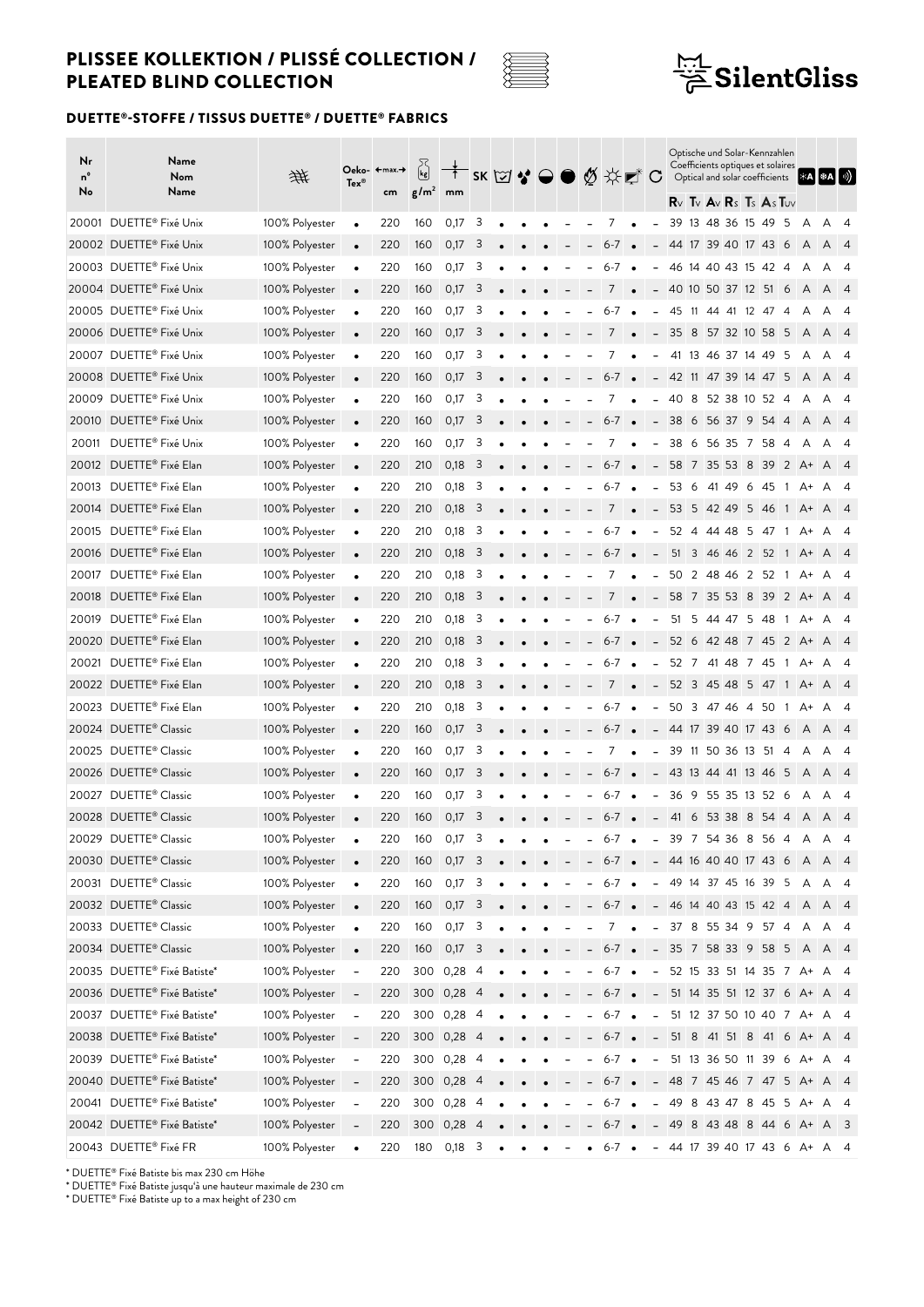



### DUETTE®-STOFFE / TISSUS DUETTE® / DUETTE® FABRICS

| Nr<br>nº<br>No | Name<br>Nom<br>Name                                     | 垪                                    | $\mathsf{Texas}^\circ$ | Oeko- ←max.→<br>cm | $\vec{k}$<br>g/m <sup>2</sup> | mm               |                         |  |  |                          | <sup>Ť</sup> SK⊠❖⊖●∅☆₫°C              |           |                          | $R \vee R \vee R \vee R$ s Ts As Tuv |     |                   |                | Optische und Solar-Kennzahlen<br>Coefficients optiques et solaires<br>Optical and solar coefficients |                         |             | ∥⋇A┃❀A┃्)                                                      |                |
|----------------|---------------------------------------------------------|--------------------------------------|------------------------|--------------------|-------------------------------|------------------|-------------------------|--|--|--------------------------|---------------------------------------|-----------|--------------------------|--------------------------------------|-----|-------------------|----------------|------------------------------------------------------------------------------------------------------|-------------------------|-------------|----------------------------------------------------------------|----------------|
|                | 20044 DUETTE® Fixé FR                                   | 100% Polyester                       | $\bullet$              | 220                | 180                           | 0,18             | 3                       |  |  |                          | $6 - 7$                               | $\bullet$ |                          | 44                                   |     | 16 40 40 17 43    |                |                                                                                                      | - 6                     | A+          | A                                                              | - 4            |
|                | 20045 DUETTE® Fixé FR                                   | 100% Polyester                       | $\bullet$              | 220                | 180                           | 0,18             | 3                       |  |  |                          | $6 - 7$                               |           |                          |                                      |     |                   |                | 52 15 33 47 16 37 4                                                                                  |                         | $A^+$       | A                                                              | $\sqrt{4}$     |
|                | 20046 DUETTE® Fixé FR                                   | 100% Polyester                       | $\bullet$              | 220                | 180                           | 0,18             | 3                       |  |  |                          | $6 - 7$                               |           |                          | 43                                   | -8  | 49 41 11 48       |                |                                                                                                      | -4                      | A+          | A                                                              | -4             |
|                | 20047 DUETTE® Fixé FR                                   | 100% Polyester                       |                        | 220                | 180                           | 0,18             | 3                       |  |  |                          | $6 - 7$                               |           |                          | 45 11 44 43 11 46                    |     |                   |                |                                                                                                      | $\overline{4}$          | $A^+$       | A                                                              | $\overline{4}$ |
|                | 20048 DUETTE® Fixé FR                                   | 100% Polyester                       | $\bullet$              | 220                | 180                           | 0,18             | 3                       |  |  |                          | 6-7                                   |           |                          |                                      |     |                   |                | 45 10 45 42 10 48 4                                                                                  |                         | A+ A        |                                                                | - 4            |
|                | 20049 DUETTE® Fixé FR                                   | 100% Polyester                       | $\bullet$              | 220                | 180                           | 0,18             | 3                       |  |  |                          | $6 - 7$                               | $\bullet$ | -                        |                                      |     |                   |                | 37 9 54 35 13 52 6                                                                                   |                         | A+ A        |                                                                | $\overline{4}$ |
|                | 20050 DUETTE® Fixé FR                                   | 100% Polyester                       | $\bullet$              | 220                | 180                           | 0,18             | 3                       |  |  |                          | $6 - 7$                               |           |                          | 44                                   | -9  | 47 41 10 49       |                |                                                                                                      | -4                      | A+          | A                                                              | 4              |
|                | 20051 DUETTE® Architella® Elan*                         | 100% Polyester                       | $\bullet$              | 220                | 410                           | 0,35             | - 5                     |  |  |                          | $6 - 7$                               |           |                          |                                      |     |                   |                | 55 3 42 50 3 47 1                                                                                    |                         |             | A+ A+ 4                                                        |                |
|                | 20052 DUETTE® Architella® Elan*                         | 100% Polyester                       | $\bullet$              | 220                | 410                           | 0,35             | 5                       |  |  |                          | $6 - 7$                               | $\bullet$ | $\overline{\phantom{a}}$ |                                      |     | 54 2 44 49        |                | 3 48                                                                                                 | $\overline{0}$          | A+          | A+ 4                                                           |                |
|                | 20053 DUETTE® Architella® Elan*                         | 100% Polyester                       | $\bullet$              | 220                | 410                           | 0,35             | - 5                     |  |  |                          | $6 - 7$ $\bullet$                     |           |                          | $-54$ 2 44 49 2 49 0                 |     |                   |                |                                                                                                      |                         |             | A+ A+ 4                                                        |                |
|                | 20054 DUETTE <sup>®</sup> Architella® Elan <sup>*</sup> | 100% Polyester                       | $\bullet$              | 220                | 410                           | 0,35             | -5                      |  |  |                          | $6 - 7$                               |           |                          |                                      |     |                   |                | 55 2 43 50 3 47 1                                                                                    |                         |             | A+ A+ 4                                                        |                |
|                | 20055 DUETTE® Architella® Elan*                         | 100% Polyester                       | $\bullet$              | 220                | 410                           | 0,35             | -5                      |  |  |                          | $6 - 7$                               | $\bullet$ |                          |                                      |     | 54 2 44 50 2 48   |                |                                                                                                      | $\overline{0}$          |             | A+ A+ 4                                                        |                |
|                | 20056 DUETTE® Fixé Relife                               | 100% Polyester                       | $\bullet$              | 220                | 165                           | 0,12             | 2                       |  |  |                          | 6-7                                   |           |                          | 53                                   | - 6 | 41 51             | 6              | -43                                                                                                  | - 3                     | $A^+$       | A                                                              | -4             |
|                | 20057 DUETTE® Fixé Relife                               | (40% recycled PET)<br>100% Polyester | $\bullet$              | 220                | 165                           | 0,12             | 2                       |  |  |                          | $6 - 7$                               | $\bullet$ | $\bullet$                | 53 6                                 |     | 41 51             | 6              | -43                                                                                                  | $\overline{\mathbf{3}}$ | $A^+$       | A                                                              | $\overline{4}$ |
|                | 20058 DUETTE® Fixé Stones                               | (40% recycled PET)<br>100% Polyester | $\bullet$              | 220                | 160                           | 0,17             | 3                       |  |  |                          | $6 - 7$                               |           |                          |                                      |     |                   |                | 44 17 39 40 17 43 6                                                                                  |                         | A+          | A                                                              | -4             |
|                | 20059 DUETTE® Fixé Stones                               | 100% Polyester                       | $\bullet$              | 220                | 160                           | 0,17             | 3                       |  |  |                          | $6 - 7$                               |           |                          | 43 16 41 41 16 43 5                  |     |                   |                |                                                                                                      |                         | $A^+$ $A^-$ |                                                                | $\sqrt{4}$     |
| 20060          | DUETTE <sup>®</sup> Fixé Stones                         | 100% Polyester                       | $\bullet$              | 220                | 160                           | 0,17             | 3                       |  |  |                          | 6-7                                   |           | $\overline{a}$           |                                      |     | 41 13 46 38 14 48 |                |                                                                                                      | - 5                     | A+          | A                                                              | -4             |
| 20061          | DUETTE <sup>®</sup> Fixé Stones                         | 100% Polyester                       | $\bullet$              | 220                | 160                           | 0,17             | 3                       |  |  |                          | $6 - 7$                               |           |                          |                                      |     | 35 8 57 32 10 58  |                |                                                                                                      | 5                       | $A^+$       | A                                                              | $\overline{4}$ |
|                | 20062 DUETTE® Fixé Montana                              | 100% Polyester                       | $\bullet$              | 220                | 160                           | 0,17             | -3                      |  |  |                          | $6 - 7$                               |           |                          | 44 17 39 40 17 43 6                  |     |                   |                |                                                                                                      |                         | A+ A        |                                                                | - 4            |
|                | 20063 DUETTE® Fixé Montana                              | 100% Polyester                       | $\bullet$              | 220                | 160                           | 0,17             | 3                       |  |  |                          | $6 - 7$                               | $\bullet$ | $-$                      | 45 11 44 41 12 47 4                  |     |                   |                |                                                                                                      |                         | $A^+$       | A                                                              | $\overline{4}$ |
|                | 20064 DUETTE® Fixé Montana                              | 100% Polyester                       | $\bullet$              | 220                | 160                           | 0,17             | 3                       |  |  |                          | 7                                     |           |                          | 40 10 50 37 12 51                    |     |                   |                |                                                                                                      | - 6                     | A+          | A                                                              | - 4            |
|                | 20065 DUETTE® Fixé Montana                              | 100% Polyester                       | $\bullet$              | 220                | 160                           | 0,17             | 3                       |  |  |                          | $6 - 7$                               |           |                          |                                      |     | 35 7 58 33 9 58   |                |                                                                                                      | $\overline{4}$          | $A^+$       | A                                                              | $\overline{4}$ |
|                | 20066 DUETTE® Fixé Unix Dark                            | 100% Polyester                       | $\bullet$              | 220                | 250                           | 0,15             | 3                       |  |  |                          | $6 - 7$                               |           |                          | 77                                   | 0   | 23 72             | $\circ$        | - 28                                                                                                 |                         |             | 0 A++ A+ 2                                                     |                |
|                | 20067 DUETTE® Fixé Unix Dark                            | 100% Polyester                       | $\bullet$              | 220                | 250                           | 0,15             | -3                      |  |  |                          | 6-7                                   |           |                          | 77                                   |     | $0\,23\,72$       |                | 0 28                                                                                                 |                         |             | $0$ A++ A+ 2                                                   |                |
| 20068          | DUETTE® Fixé Unix Dark                                  | 100% Polyester                       | $\bullet$              | 220                | 250                           | 0,15             | 3                       |  |  |                          | 6-7                                   | $\bullet$ |                          | 77 0                                 |     | 23 72             | $\overline{0}$ | -28                                                                                                  |                         |             | 0 A++ A+ 2                                                     |                |
| 20069          | DUETTE® Fixé Unix Dark                                  | 100% Polyester                       |                        | 220                | 250                           | 0,15             | 3                       |  |  |                          | $6 - 7$                               | $\bullet$ | $\overline{\phantom{a}}$ |                                      |     |                   |                |                                                                                                      |                         |             | 77 0 23 72 0 28 0 A++ A+ 2                                     |                |
|                | 20070 DUETTE® Fixé Unix Dark                            | 100% Polyester                       | $\bullet$              | 220                | 250                           | 0,15             | -3                      |  |  |                          | $6 - 7$                               |           |                          | 77 0                                 |     |                   |                |                                                                                                      |                         |             | 23 72 0 28 0 A++ A+ 2                                          |                |
|                | 20071 DUETTE® Fixé Unix Dark                            | 100% Polyester                       | $\bullet$              | 220                | 250                           | 0,15             | 3                       |  |  |                          | $6 - 7$                               | $\bullet$ |                          |                                      |     |                   |                |                                                                                                      |                         |             | $-77$ 0 23 72 0 28 0 A++ A+ 2                                  |                |
|                | 20072 DUETTE® Fixé Unix Dark                            | 100% Polyester                       |                        |                    |                               |                  | 3                       |  |  |                          |                                       |           |                          |                                      |     |                   |                |                                                                                                      |                         |             |                                                                |                |
|                | 20073 DUETTE® Fixé Unix Dark                            | 100% Polyester                       | $\bullet$<br>$\bullet$ | 220<br>220         | 250<br>250                    | 0,15<br>$0,15$ 3 |                         |  |  |                          | $6 - / \bullet$<br>$-6-7$ $-$         |           |                          |                                      |     |                   |                |                                                                                                      |                         |             | - 77 0 23 72 0 28 0 A++ A+ 2<br>$-77$ 0 23 72 0 28 0 A++ A+ 2  |                |
|                | 20074 DUETTE® Fixé Unix Dark                            | 100% Polyester                       | $\bullet$              | 220                | 250                           | 0,15             | $\overline{\mathbf{3}}$ |  |  | $\blacksquare$           | $6 - 7$ $\bullet$                     |           |                          |                                      |     |                   |                |                                                                                                      |                         |             | - 77 0 23 72 0 28 0 A++ A+ 2                                   |                |
|                | 20075 DUETTE® Fixé Unix Dark                            | 100% Polyester                       | $\bullet$              | 220                | 250                           | $0,15$ 3         |                         |  |  |                          | $-6-7$ $\bullet$                      |           |                          |                                      |     |                   |                |                                                                                                      |                         |             | $- 77$ 0 23 72 0 28 0 A++ A+ 2                                 |                |
|                | 20076 DUETTE® Fixé Unix Dark                            | 100% Polyester                       |                        | 220                | 250                           | $0,15$ 3         |                         |  |  | -                        | $6 - 7$ $\bullet$                     |           |                          |                                      |     |                   |                |                                                                                                      |                         |             | $- 77$ 0 23 72 0 28 0 A++ A+ 2                                 |                |
|                | 20077 DUETTE® Fixé Unix Dark                            | 100% Polyester                       | $\bullet$<br>$\bullet$ | 220                | 250                           | $0,15$ 3         |                         |  |  | $\overline{\phantom{a}}$ | $6 - 7$ $\bullet$                     |           |                          |                                      |     |                   |                |                                                                                                      |                         |             | $- 77$ 0 23 72 0 28 0 A++ A+ 2                                 |                |
|                | 20078 DUETTE® Fixé Elan Dark                            | 100% Polyester                       |                        | 220                | 250                           | 0,16             | $\overline{\mathbf{3}}$ |  |  |                          | $6 - 7$ $\bullet$                     |           |                          |                                      |     |                   |                |                                                                                                      |                         |             | - 70 0 30 67 0 33 0 A++ A+ 2                                   |                |
|                | 20079 DUETTE® Fixé Elan Dark                            | 100% Polyester                       | $\bullet$              | 220                | 250                           | 0,16             | $\overline{\mathbf{3}}$ |  |  |                          | $6 - 7$ $\bullet$                     |           |                          |                                      |     |                   |                |                                                                                                      |                         |             | $- 70$ 0 30 67 0 33 0 A++ A+ 2                                 |                |
|                | 20080 DUETTE® Fixé Elan Dark                            | 100% Polyester                       | $\bullet$              |                    | 250                           | 0,16             | $\overline{\mathbf{3}}$ |  |  | $\overline{\phantom{a}}$ | $6-7$ $\bullet$                       |           |                          |                                      |     |                   |                |                                                                                                      |                         |             | $-70$ 0 30 67 0 33 0 A++ A+ 2                                  |                |
|                | 20081 DUETTE® Fixé Elan Dark                            | 100% Polyester                       | $\bullet$              | 220                |                               |                  |                         |  |  |                          |                                       |           |                          |                                      |     |                   |                |                                                                                                      |                         |             |                                                                |                |
|                | 20082 DUETTE® Fixé Elan Dark                            |                                      | $\bullet$              | 220<br>220         | 250<br>250                    | $0,16$ 3<br>0,16 | 3                       |  |  |                          | $-6-7$ $\bullet$<br>$6 - 7$ $\bullet$ |           |                          |                                      |     |                   |                |                                                                                                      |                         |             | $-70$ 0 30 67 0 33 0 A++ A+ 2<br>$-70$ 0 30 67 0 33 0 A++ A+ 2 |                |
|                | 20083 DUETTE® Fixé Elan Dark                            | 100% Polyester<br>100% Polyester     | $\bullet$              |                    | 250                           | 0,16             | $\overline{\mathbf{3}}$ |  |  | $\overline{\phantom{a}}$ |                                       |           |                          |                                      |     |                   |                |                                                                                                      |                         |             | $-70$ 0 30 67 0 33 0 A++ A+ 2                                  |                |
|                | 20084 DUETTE <sup>®</sup> Architella® Elan Dark*        | 100% Polyester                       | $\bullet$              | 220                |                               | 490 0,33 4       |                         |  |  |                          | $-6-7$ $\bullet$                      |           |                          |                                      |     |                   |                |                                                                                                      |                         |             | $- 63$ 0 37 57 0 43 0 A++A++ 3                                 |                |
|                | 20085 DUETTE <sup>®</sup> Architella® Elan Dark*        | 100% Polyester                       | $\bullet$<br>$\bullet$ | 220<br>220         |                               | 490 0,33 4       |                         |  |  | -                        | $6 - 7$ $\bullet$<br>$6-7$ $\bullet$  |           |                          |                                      |     |                   |                |                                                                                                      |                         |             | $-63$ 0 37 57 0 43 0 A++A++ 3                                  |                |
|                | 20086 DUETTE® Architella® Elan Dark*                    | 100% Polyester                       | $\bullet$              | 220                |                               | 490 0,33 4       |                         |  |  |                          | $6-7$ $\bullet$                       |           |                          |                                      |     |                   |                |                                                                                                      |                         |             | - 63 0 37 57 0 43 0 A++A++ 3                                   |                |
|                |                                                         |                                      |                        |                    |                               |                  |                         |  |  |                          |                                       |           |                          |                                      |     |                   |                |                                                                                                      |                         |             |                                                                |                |

\* DUETTE® Architella Elan, DUETTE® Architella Elan Dark bis max. 170 cm Höhe

\* DUETTE® Architella Elan, DUETTE® Architella Elan Dark jusqu'à une hauteur maximale de 170 cm

\* DUETTE® Architella Elan, DUETTE® Architella Elan Dark up to a max height of 170 cm